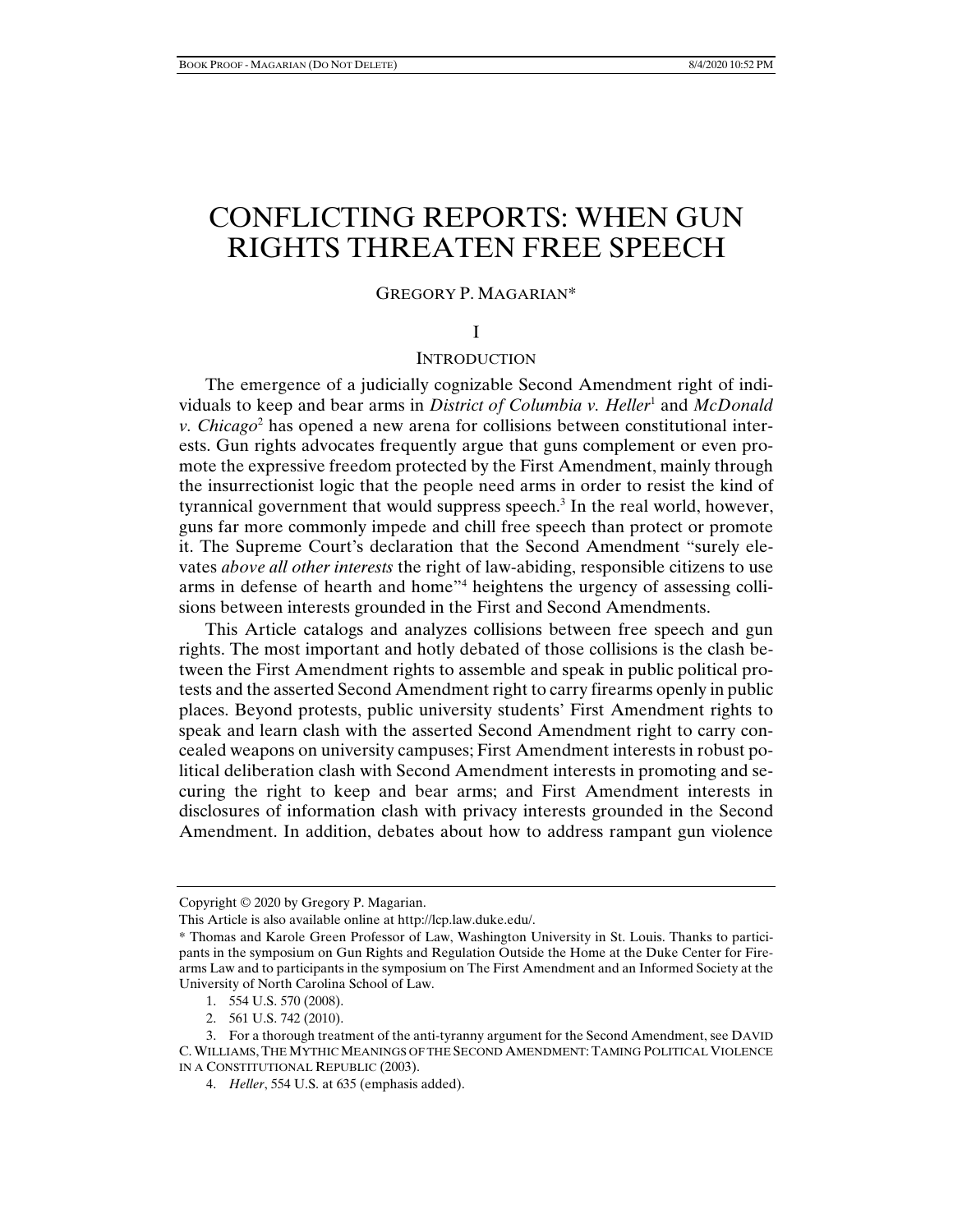have led Second Amendment advocates to urge restricting the expressive content of entertainment media as a way of avoiding gun regulations.

Collisions of First and Second Amendment *interests* need not present legally cognizable collisions of First and Second Amendment *rights*. Courts have been actively engaging with First Amendment claims for a century. While First Amendment law still presents deep and profound controversies, we have a fairly solid legal understanding of what the First Amendment protects. The Second Amendment, in contrast, has attracted serious judicial attention for just over a decade. We have only a nascent, hazy sense of what sorts of regulations the Court might strike down as violating the Second Amendment. Whether or not judicially cognizable First and Second Amendment rights collide, we should care about the ways in which gun rights interests undermine free speech interests. Our opportunities to speak, to assemble, to protest, to learn, and to advocate form the spine of our democratic culture.

Part II of this Article catalogs types of First and Second Amendment collisions and considers how present legal doctrine might lead courts or legislatures to assess and resolve those collisions. The frequency and variety of collisions between First and Second Amendment interests show that these superficially similar constitutional protections actually promote sharply divergent, often incompatible values. Part III steps back from the details to consider broad normative tensions in speech-arms collisions: tensions between individual autonomy and communal engagement and between political and social stability and dynamism.

II

#### COLLISIONS BETWEEN FIRST AND SECOND AMENDMENT INTERESTS

Free speech and gun rights might appear capable of harmonious coexistence. Both promote liberty. Free speech theory entails a sharp distinction between speech and action, and the keeping and bearing of arms is action. Thus, speech and guns occupy different lanes that we might think would not cross. However, the dozen years since the Supreme Court recognized an individual right to keep and bear arms have brought multiple collisions between free speech and gun rights. Taken together, these collisions reveal a deep tension between First and Second Amendment interests.

A. Public Carry vs. Public Discourse

1. The Charlottesville Problem: Open Carry vs. Public Protest

On August 11 and 12, 2017, Charlottesville, Virginia played reluctant host to the deadly "Unite the Right" rally.<sup>5</sup> The rally brought conservative activists from

 <sup>5.</sup> This account draws on an independent review that the Virginia law firm Hunton & Williams performed for the City of Charlottesville after the "Unite the Right" rally. *See* HUNTON & WILLIAMS, FINAL REPORT: INDEPENDENT REVIEW OF THE 2017 PROTEST EVENTS IN CHARLOTTESVILLE, VIRGINIA 4–7 (Nov. 24, 2017).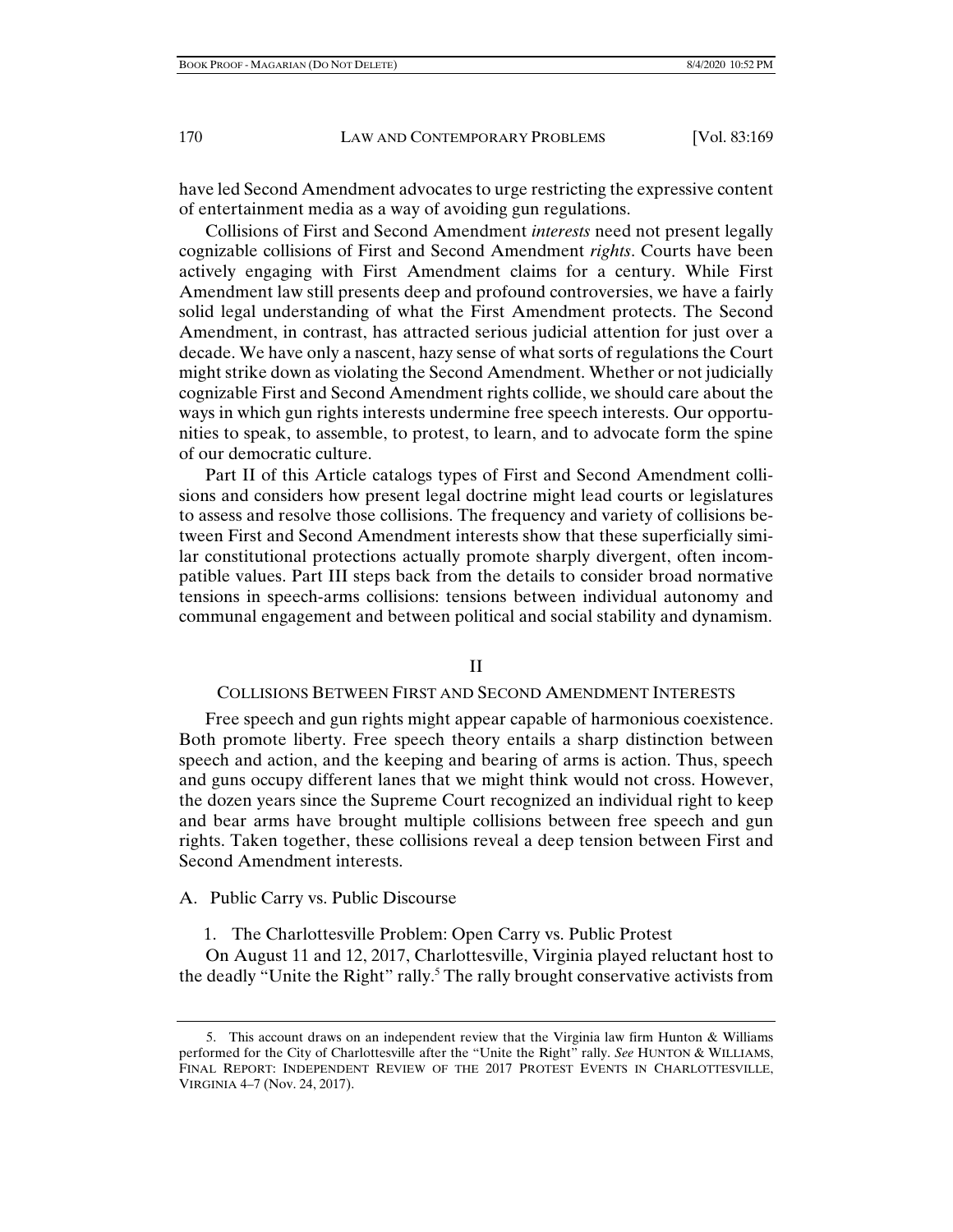around the country, including Nazis and other white supremacists, to protest Charlottesville's decision to remove a prominent statue of Confederate general Robert E. Lee from a public park.<sup>6</sup> News of the rally inspired a forceful left-wing counter-protest.7 Numerous violent incidents unfolded over the two-day event, culminating in the murder of counter-protester Heather Heyer when an Ohio conservative activist plowed his car into a crowd.8

Virginia allows the open carrying of firearms without any permit and imposes few restrictions on assault weapons.<sup>9</sup> Numerous participants in the Unite the Right rally, both right-wing protesters and militia members who claimed to want to help keep the peace, openly displayed rifles and handguns during the weekend's tense and often violent events.<sup>10</sup> An independent review commissioned by the City of Charlottesville strongly criticized the Virginia State Police and the Charlottesville police department for deficient planning and preparation and for abjectly failing to protect public safety during clashes between right-wing activists and counter-protestors.<sup>11</sup> After the rally, Virginia Governor Terry McAuliffe defended police inaction, stating: "You saw the militia walking down the street, you would have thought they were an army[.]  $\ldots$  [They] had better equipment than our State Police had[.] It's easy to criticize, but I can tell you this, 80% of the people here had semiautomatic weapons."12

The First Amendment interest in public protest and the Second Amendment interest in openly carrying firearms have collided in numerous other settings.13 Thirty-six states permit guns at public protests, and nine others presumptively allow guns at protests while leaving municipalities some discretion.14 Armed militia members at the Charlottesville rally claimed that they displayed weapons to protect all parties' ability to speak without fear of violent retribution.<sup>15</sup> That claim

- 10. HUNTON & WILLIAMS, *supra* note 5, at 70, 123.
- 11. *See id.* at 153–66.

 13. Accounts of prominent armed protests prior to Charlottesville appear in Katlyn E. DeBoer, *Clash of the First and Second Amendments: Proposed Regulation of Armed Protests*, 45 HASTINGS CONST. L.Q. 333, 337 (2018), and Daniel Horwitz, Note, *Open-Carry: Open-Conversation or Open-Threat?*, 15 FIRST AM. L. REV. 96, at 105–06 (2017).

 14. Alex Yablon, *The 36 States Where Local Officials Can't Ban Guns at Protests*, TRACE (Sep. 11, 2017), https://www.thetrace.org/2017/09/35-states-local-officials-cant-ban-guns-protests [https://perma.cc/C2QJ-H5UZ].

 15. *See* Paul Duggan, *Militiamen Came to Charlottesville as Neutral First Amendment Protectors, Commander Says*, WASH. POST (Aug. 13, 2017), https://www.washingtonpost.com/local/trafficand/ commuting/militiamen-came-to-charlottesville-as-neutral-first-amendment-protectors-commandersays/2017/08/13/d3928794-8055-11e7-ab27-1a21a8e006ab\_story.html [https://perma.cc/52E2-PCEK].

 <sup>6.</sup> *See id.* at 1, 4 (noting that neo-Nazi Jason Kessler opposed Charlottesville's efforts to remove the Robert E. Lee statue and organized the August 11 and 12 protests).

 <sup>7.</sup> *Id.* at 4.

 <sup>8.</sup> *Id.* at 4–7.

 <sup>9.</sup> *See* Va. Code Ann. § 18.2-287.4 (2016).

 <sup>12.</sup> Harrison Jacobs, *VA Governor Defends Charlottesville Response: Militia Members Had "Better" Guns Than Police*, BUS. INSIDER (Aug. 13, 2017), https://www.businessinsider.com/virginia-gov-mcauliffe-defends-charlottesville-police-better-semiautomatic-guns-white-nationalists-2017-8 [https://perma.cc/6L54-3B5S].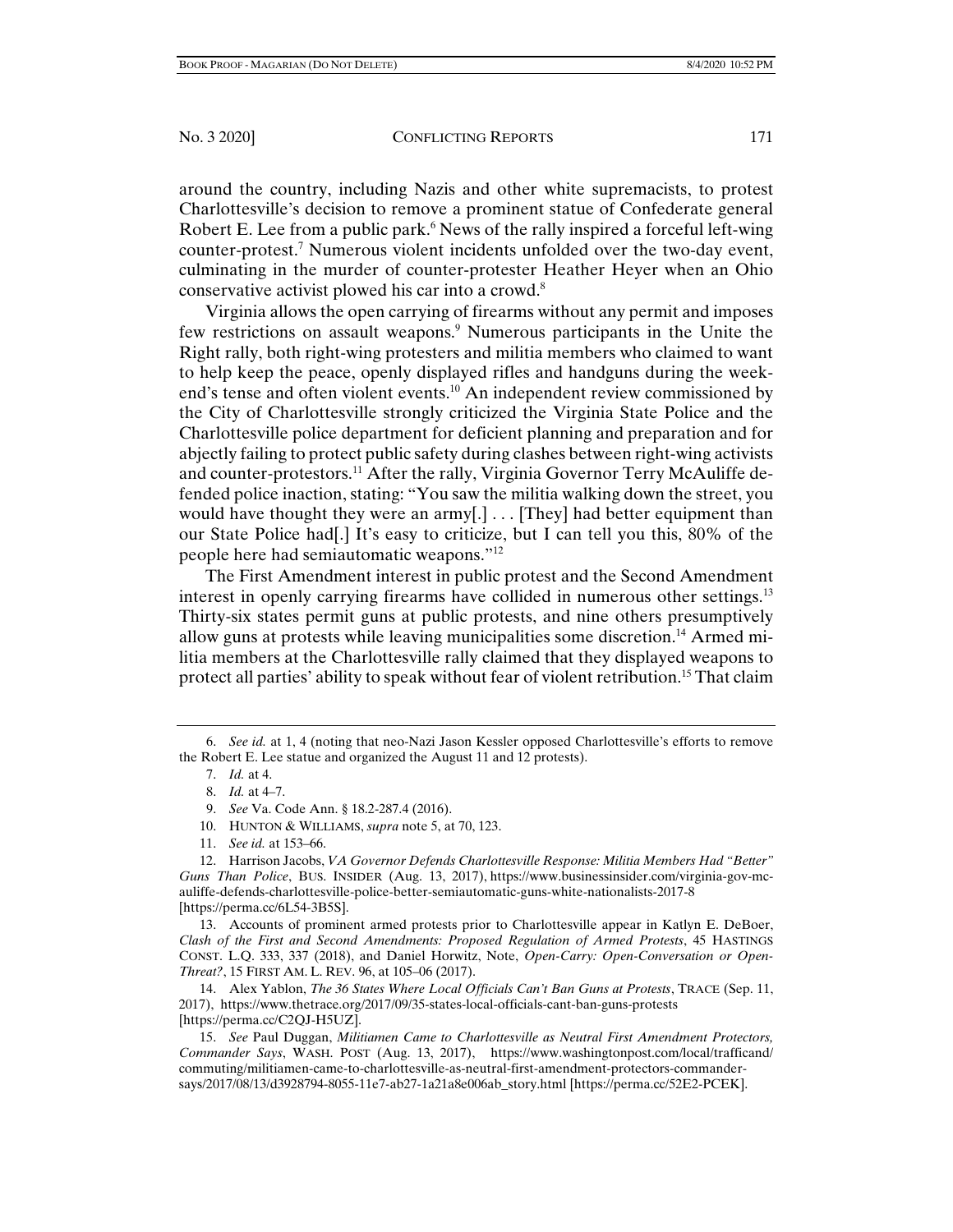tracks gun rights advocates' argument that minority factions can effectively use open carry to protect themselves against hostile majorities.16 Critics respond that right-wing activists' and militia members' display of firearms in Charlottesville chilled left-wing counter-protesters' speech and, more broadly, that public display of firearms inevitably chills the speech of unarmed people who would like to challenge the arms-bearers' political message.17 Even if some armed protestors have benign intentions, unarmed protesters and law enforcement have no way to distinguish those self-appointed watchmen from bad actors who wield guns to intimidate opponents.18 Based on this concern about chilling speech, the American Civil Liberties Union announced after Charlottesville that it would no longer defend the right to bear arms in public protests.<sup>19</sup>

Both sides in the debate over armed protests might present speech interests. The open carrying of a firearm arguably serves, at least in some contexts, not just the Second Amendment interest in self-defense but also the First Amendment interest in expressing an idea. Commentators differ about whether open carry has meaningful expressive content.<sup>20</sup> In most contexts, open carry is action, not speech. Every action has some expressive content—when I walk down the street, I convey the message that I'm walking down the street—but First Amendment law depends on a speech-conduct distinction that excludes most instances of open carry from First Amendment protection.<sup>21</sup> To the extent open carry conveys a message of intimidation, that message would constitute a "true threat" ineligible for First Amendment protection.<sup>22</sup> The strongest case for a First Amendment interest in open carry arises when gun rights activists display their weapons in political demonstrations in support of open carry itself.<sup>23</sup> Even in that setting, however, many government restrictions could presumably satisfy the First

 <sup>16.</sup> *See* Eugene Volokh, *The First and Second Amendments*, 109 COLUM. L. REV. SIDEBAR 97, 102 (2009).

 <sup>17.</sup> *See* David Frum, *The Chilling Effects of Openly Displayed Firearms*, ATLANTIC (Aug. 16, 2017), https://www.theatlantic.com/politics/archive/2017/08/open-carry-laws-mean-charlottesville-could-havebeen-graver/537087 [https://perma.cc/WWJ6-RVL3].

 <sup>18.</sup> Eugene Volokh, however, has insisted that "the legal system has had, and should have, little difficulty distinguishing individual citizens' permissible legal possession for self-defense from mob action aimed at attacking or terrorizing." Volokh, *supra* note 16, at 103.

 <sup>19.</sup> *See* Joe Palazzolo, *ACLU Will No Longer Defend Hate Groups Protesting With Firearms*, WALL ST. J. (Aug. 17, 2017), https://www.wsj.com/articles/aclu-changes-policy-on-defending-hate-groupsprotesting-with-firearms-1503010167 [https://perma.cc/8GEB-7G3C].

 <sup>20.</sup> *Compare* David M. Shapiro, *Guns, Speech, Charlottesville: The Semiotics of Semiautomatics*, 106 GEO. L.J. ONLINE 1, 2 (2017) ("Because of their semiotic content, the firearms displayed in Charlottesville . . . constitute speech within the meaning of the First Amendment."), *with* DeBoer, *supra* note 13, at 341–48 (contending that the open display of firearms generally lacks expressive content).

 <sup>21.</sup> *See* Gregory P. Magarian, *Political and Nonpolitical Speech and Guns*, 28 WM. & MARY BILL RTS. J. 429, 441–43 (2020) (explaining and analyzing the First Amendment speech-conduct distinction).

 <sup>22.</sup> *See* Virginia v. Black, 538 U.S. 343, 359–60 (2003) (explaining the "true threats" exemption from First Amendment protection).

 <sup>23.</sup> *See* TIMOTHY ZICK, THE DYNAMIC FREE SPEECH CLAUSE: FREE SPEECH AND ITS RELATION TO OTHER CONSTITUTIONAL RIGHTS 220 (2018); DeBoer, *supra* note 13, at 346–47.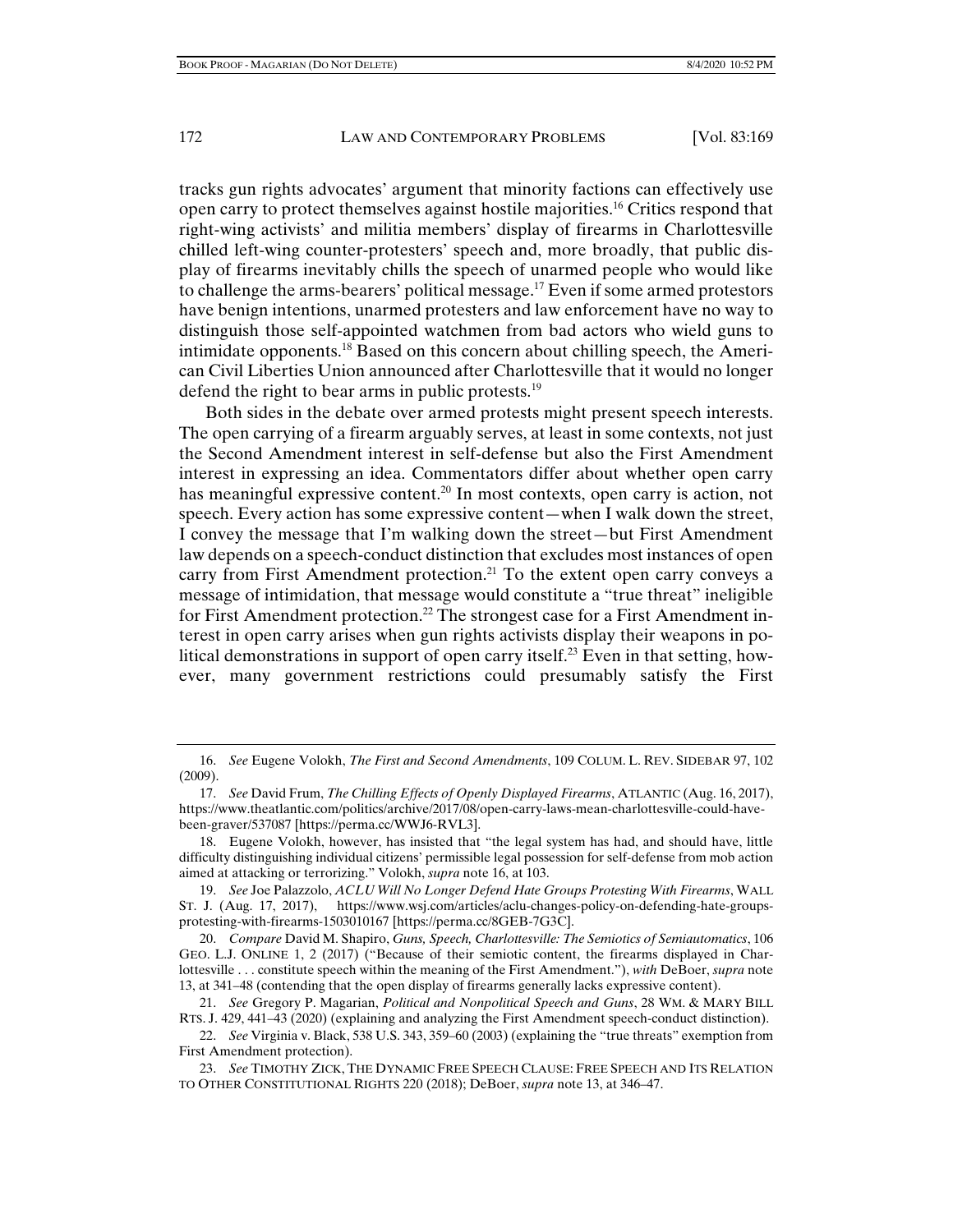Amendment's allowance for content-neutral regulations of expressive conduct.<sup>24</sup> Courts generally have rejected claims that open carry expresses a coherent message, finding that carrying a firearm is conduct outside the First Amendment's protection.25 I proceed on the premise that any constitutional grounding for the interest in openly carrying a gun at a political protest lies in the Second Amendment. The question is whether, and to what extent, First Amendment concerns about the chilling of speech can justify legal restrictions on open carry.

The Supreme Court's decisions in *Heller* and *McDonald* do not settle whether the Second Amendment protects open carry, although *Heller* validates the historical pedigree of *concealed* carry bans.26 Gun rights advocates promote open carry through a familiar libertarian argument: We should get to carry guns for self-defense wherever we go.<sup>27</sup> They sometimes also advance a communitarian argument: The presence, and proliferation, of guns will keep public spaces safe as "good guys with guns" protect everyone's capacity to speak freely.<sup>28</sup> That argument, however, has little theoretical or empirical foundation. On the First Amendment side, the argument that open carry chills speech starts out as an individual autonomy argument about the right to speak without fear. The free speech argument has a broader societal corollary: Open carry, by chilling speech, deprives the public of valuable information from the chilled speakers.29 Thus, the problem of open carry and public protest mainly pits a gun rights autonomy argument against a communal free speech argument. We will see this pattern recur in other speech-arms collisions.

The argument that guns chill speech at public protests presents two potential difficulties. First, the extent to which open carry intimidates speakers is an empirical question for which we lack data.<sup>30</sup> However, First Amendment law has

 26. *See* District of Columbia v. Heller, 554 U.S. 570, 626 (2008) (discussing historical cases and commentators' views on the right to concealed carry).

 27. *See, e.g.*, Eugene Volokh, *Implementing the Right to Keep and Bear Arms for Self-Defense: An Analytical Framework and a Research Agenda*, 56 UCLA L. REV. 1443, 1515 (2009) ("[S]elf-defense has to take place wherever the person happens to be. Nearly any prohibition on having arms for self-defense in a particular place . . . is a substantial burden on the right to bear arms for self-defense.").

 <sup>24.</sup> *See* United States v. O'Brien, 391 U.S. 367, 376–77 (1968) (articulating the First Amendment test for regulations of expressive conduct).

 <sup>25.</sup> *See* Kendall Burchard, Note, *Your 'Little Friend' Doesn't Say 'Hello': Putting the First Amendment Before the Second in Public Protests*, 104 VA. L. REV. ONLINE 30, 33–34 (2018) (compiling court decisions about the expressive content of carrying firearms). The Second Circuit used similar reasoning to reject an argument that a municipal ban on transporting a firearm outside the city violated gun owners' First Amendment right of expressive association by limiting their capacity to join gun clubs outside the city. *See* N.Y. State Rifle & Pistol Ass'n v. City of New York, 883 F.3d 45, 67–68 (2d Cir. 2018), *vacated as moot*, 140 S. Ct. 1525 (2020) (per curiam).

 <sup>28.</sup> Joseph Blocher and Darrell Miller call this the "marketplace of violence" argument for gun rights. *See* JOSEPH BLOCHER & DARRELL A. H. MILLER, THE POSITIVE SECOND AMENDMENT: RIGHTS, REGULATION, AND THE FUTURE OF *HELLER* 155 (2018).

 <sup>29. &</sup>quot;[T]he presence of a gun in public," writes Darrell Miller, "has the effect of chilling or distorting the essential channels of a democracy—public deliberation and interchange." Darrell A. H. Miller, *Guns as Smut: Defending the Home-Bound Second Amendment*, 109 COLUM. L. REV. 1278, 1309–10 (2009) (footnote omitted).

 <sup>30.</sup> ZICK, *supra* note 23, at 218–19.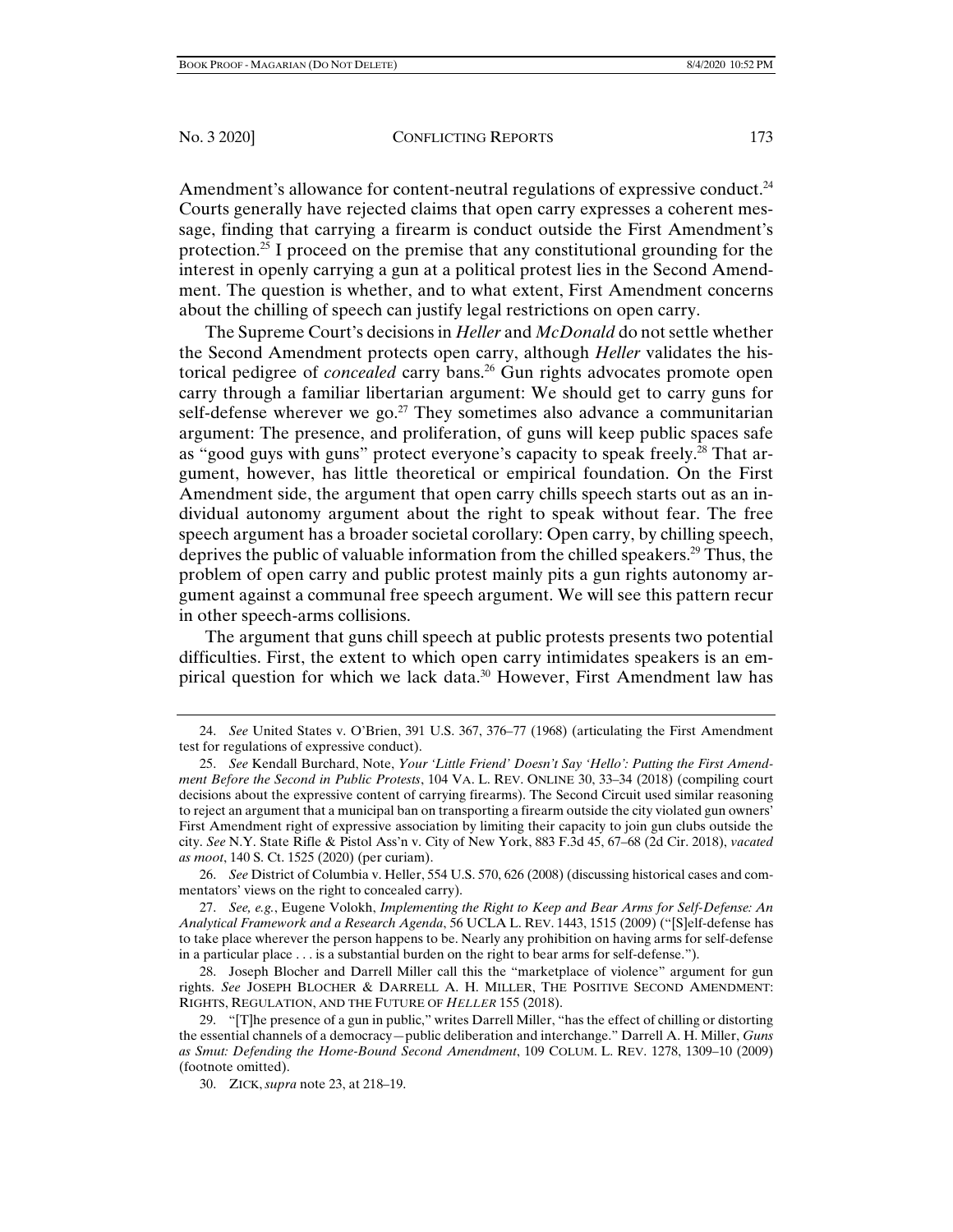long taken arguments about the chilling of speech seriously without data.<sup>31</sup> Moreover, the Charlottesville story highlights one concrete way that open carry chills speech: the intimidation of police. Police protection is a crucial (if often underappreciated) aspect of a meaningful right to expressive freedom.32 Police presence at a contentious public protest can cool the threat of violence between and among factions, while police withdrawal puts the threat of private violence back in play, as Charlottesville illustrates.<sup>33</sup> Thus, even without empirical data, the argument that open carry chills speech deserves to be taken seriously. Second, any chill from open carry comes from private actors whose actions cannot form the basis for constitutional complaints.<sup>34</sup> However, the Court has invoked the First Amendment to limit government actions that enable private chilling.<sup>35</sup> Indeed, a finding that enactment of an open carry law encouraged private chilling of speech might form a basis for a constitutional claim.<sup>36</sup> In any event, the First Amendment interest in unencumbered public protest need not support an independent constitutional claim; it need only overcome Second Amendment objections to government regulation of guns at public protests.

How should we resolve the collision of speech and arms in public protests? The simplest solution would be a broad legal ban on open carry. A more targeted approach would zone open carry by banning guns specifically at public protests.<sup>37</sup> Such a ban would situate protests among the "sensitive places" where *Heller* permits restrictions on Second Amendment rights.<sup>38</sup> A narrower variation on zoning would give law enforcement discretion to contain armed protesters in specified zones within or adjacent to protests.<sup>39</sup> These targeted approaches have First

 <sup>31.</sup> *See* Ashcroft v. Free Speech Coal., 535 U.S. 234, 244 (2002) (presuming without data that a federal ban on virtual child pornography chilled protected speech); Laird v. Tatum, 408 U.S. 1, 13 (1972) (accepting without data that an Army program to infiltrate public meetings chilled political dissent).

 <sup>32.</sup> *See, e.g.*, Forsyth Cty. v. Nationalist Movement, 505 U.S. 123 (1992) (striking down on First Amendment grounds a local ordinance that let the city charge public demonstrators variable fees for law enforcement protection).

 <sup>33.</sup> *See* Dahlia Lithwick & Mark J. Stern, *The Guns Won*, SLATE (Aug. 14, 2017), https://slate.com/news-and-politics/2017/08/the-first-and-second-amendments-clashed-in-charlottesvillethe-guns-won.html [https://perma.cc/5227-EM2S] (explaining how the lack of police presence led to violence in Charlottesville).

 <sup>34.</sup> ZICK, *supra* note 23, at 223 (explaining that any "alleged injury relates most directly to private decisions to openly carry firearms at public protests, and not to any unlawful act of government").

 <sup>35.</sup> *See, e.g.*, Brown v. Socialist Workers '74 Campaign Comm., 459 U.S. 87, 99 (1982) (citing instances of private harassment and intimidation to justify a First Amendment bar on government collection and disclosure of information about campaign contributions to a controversial political party).

 <sup>36.</sup> *See* Reitman v. Mulkey, 387 U.S. 369, 378–79 (1967) (letting private actions support a Fourteenth Amendment claim after the state had amended its constitution to block municipalities from banning housing discrimination, explaining that the amendment "would involve the State in private racial discriminations to an unconstitutional degree").

 <sup>37.</sup> *See* DeBoer, *supra* note 13, at 341.

 <sup>38.</sup> District of Columbia v. Heller, 554 U.S. 570, 626 (2008).

 <sup>39.</sup> *See* Shapiro, *supra* note 20, at 4–6 (explaining the concept, benefits, and downsides of open-carry zones).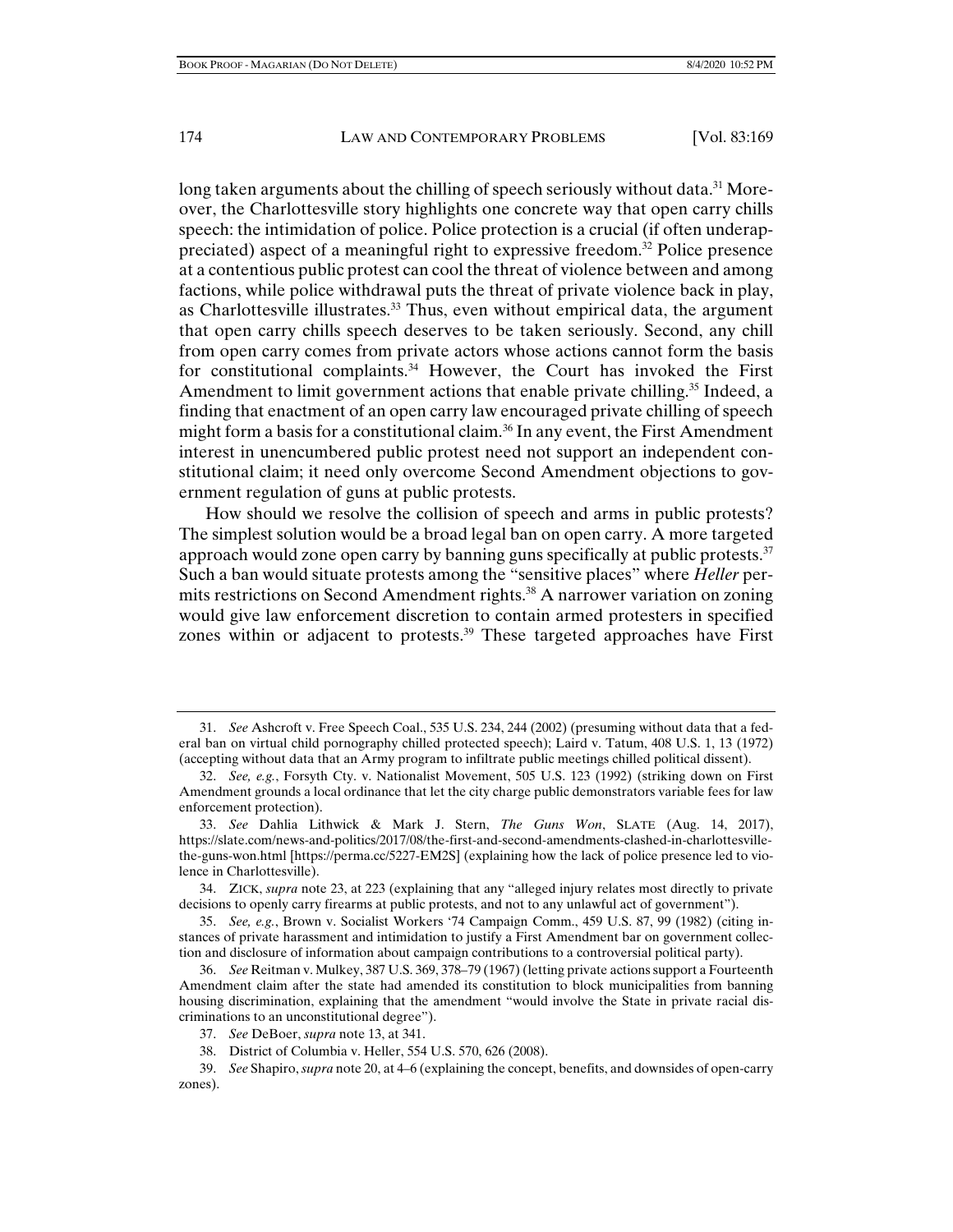Amendment parallels in arguments for according certain speech-promoting institutions special First Amendment status<sup>40</sup> and for allowing certain restrictions on speech in distinctive settings like elections.41 However, engineering a special legal basis for regulating protests would create an unacceptable risk that governments might restrict not just guns at protests but also speech itself. The idea of a "protest" does not define a legal category, and protests are not subject to substantial government management. Rather, protests are a fluid, contestable, radically democratic phenomenon. The Supreme Court in recent years has shown public protesters scant concern and occasional disdain.<sup>42</sup> Meanwhile, the federal government and most states have recently enacted or considered various measures to strangle public protests.<sup>43</sup> Well-intended efforts to thread the speecharms needle by specifically disarming protests might cause the unintended harm of legitimating schemes to suppress protests.

To avoid the First Amendment problems with singling out protests for special legal treatment, a zoning approach would need to be general rather than limited to protests. Law enforcement would need discretion to zone open carry based on public safety concerns in any setting, without regard to the content of the underlying speech or assembly. Like targeted protest zoning, generalized zoning of open carry would parallel the sort of "time, place, and manner" regulation that the First Amendment permits for speech on public property.44 If the Supreme Court were to announce Second Amendment protection for public carry, open carry zoning would require a judicial backstop to ensure that particular instances of zoning did not violate gun rights. The generalized zoning approach would not be perfect from a free speech standpoint, because unarmed protesters' freedom from armed intimidation would depend on law enforcement's discretion. Even so, a generalized zoning approach would substantially ameliorate public guns' chilling effect on public speech.

# 2. State Universities: Concealed Carry vs. Public Education

Pro-gun state legislatures are increasingly using their powers over state universities to extend concealed-carry mandates to university campuses, including

 <sup>40.</sup> *See generally* Frederick Schauer, *Towards an Institutional First Amendment*, 89 MINN. L. REV. 1256 (2005) (discussing which institutions' speech should be protected in which ways).

 <sup>41.</sup> *See* Frederick Schauer & Richard H. Pildes, *Electoral Exceptionalism and the First Amendment*, 77 TEX. L. REV. 1803 (1999) (evaluating the possibility of election-specific First Amendment principles).

 <sup>42.</sup> *See* McCullen v. Coakley, 573 U.S. 464, 489 (2014) (distinguishing anti-abortion "counselors" from the less favored category of "protestors").

 <sup>43.</sup> For a catalog of anti-protest legislation introduced in the United States since November 2016, including penalty enhancements for protests near energy pipelines, broadening of trespass offenses to sweep in protests, and shields from civil liability for police officers who kill so-called rioters, see *US Protest Law Tracker*, INT'L CTR. FOR NOT-FOR-PROFIT LAW, http://www.icnl.org/usprotestlawtracker [https://perma.cc/2DJG-MQKU].

 <sup>44.</sup> *See, e.g.*, *McCullen*, 573 U.S. at 477.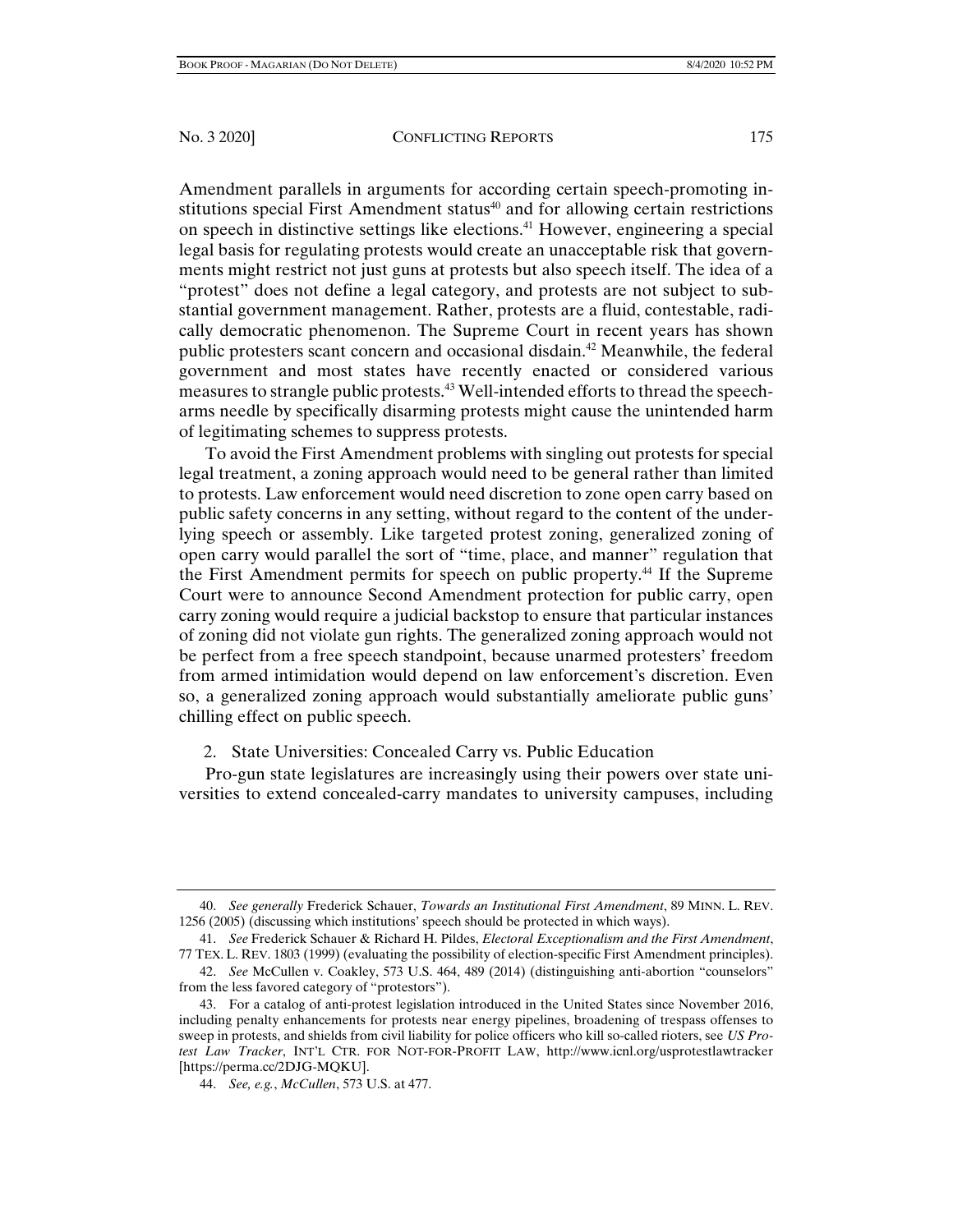classrooms.45 As of August 2018, sixteen states had statutory bans on carrying concealed firearms on university campuses; twenty-three states gave universities discretion to decide whether to allow concealed firearms; and ten states mandated concealed carry on campuses, usually with limited exceptions.46 Numerous states are presently considering legislation to create or extend campus carry mandates.<sup>47</sup> Five years ago, twenty-one states had statutory bans and twenty-two gave universities discretion to set campus carry policies.<sup>48</sup> In 2011, those numbers were twenty-nine ban states and nineteen discretion states, with Utah the sole mandatory carry state.<sup>49</sup> The trend toward mandatory campus carry has strong momentum.

The arguments for and against mandatory campus carry track those from the public protest setting. On the gun rights side, the argument that campus carry will deter "bad guys with guns" appears highly dubious. Accordingly, gun rights advocates emphasize individual autonomy: gun owners should be able to defend themselves on campuses just like anywhere else.<sup>50</sup> Free speech advocates counter that a concealed carry mandate will cause professors, students, and others on campus to self-censor for fear of sparking a violent response, thus chilling speech and undermining universities' core mission of promoting free, vigorous exchanges of ideas. $51$ 

Some free speech advocates frame their objection to mandatory campus carry as a defense of academic freedom.52 Unfortunately, academic freedom is a highly contested and doctrinally underdeveloped concept.<sup>53</sup> If academic freedom belongs to public universities as institutions, then it arguably has no role in protecting against actions of their state governments, because state universities are generally subdivisions of the states that govern them.<sup>54</sup> In contrast, if academic

 48. *See* Brandi H. LaBanc et al., *The Debate Over Campus-Based Gun Control Legislation*, 40 J.C. & U.L. 397, 402–03 (2014) (citing National Conference of State Legislatures data current as of 2014).

49. Lewis, *supra* note 45, at 2113.

 50. *See, e.g.*, Erik Gilbert, *Campus Carry Is Not About Preventing Mass Shootings*, INSIDE HIGHER EDUC. (June 12, 2017), https://www.insidehighered.com/views/2017/06/12/campus-carry-about-right-individual-self-defense-not-preventing-mass-shootings [https://perma.cc/BC4G-QT9Y] (advocating the individual autonomy argument for campus carry over the deterrence argument).

51. *See* Lewis, *supra* note 45, at 2111–12.

52. *See, e.g.*, *id.* at 2117–29.

 <sup>45.</sup> No court or commentator to date has posited a Second Amendment right to carry a firearm on state university campuses. *See* Shaundra K. Lewis, *Crossfire on Compulsory Campus Carry Laws: When the First and Second Amendments Collide*, 102 IOWA L. REV. 2109, 2135–37 (2017).

<sup>46</sup>*. Guns on Campus: Overview*, NAT'L CONFERENCE OF STATE LEGISLATURES (Aug. 14, 2018), http://www.ncsl.org/research/education/guns-on-campus-overview.aspx [https://perma.cc/6V5Q-58WC].

 <sup>47.</sup> *See* Teri Lyn Hinds, *2018 State Legislation Governing Guns on Campus*, NAT'L ASS'N OF STUDENT PERS. ADMIN'RS (Feb. 22, 2018), https://www.naspa.org/blog/2018-state-legislation-governingguns-on-campus [https://perma.cc/WF5E-23VA] (reporting on pending or proposed legislation to promote campus carry rights in nine states in 2018).

 <sup>53.</sup> *See generally* Karen Petroski, *Lessons for Academic Freedom Law: The California Approach to University Autonomy and Accountability*, 32 J.C. & U.L. 149 (2005).

 <sup>54.</sup> Two state high courts have held that universities lack authority under state laws to restrict firearms on public university campuses. *See* Regents of Univ. of Colo. v. Students for Concealed Carry on Campus, 271 P.3d 496 (Colo. 2012); Univ. of Utah v. Shurtleff, 144 P.3d 1109 (Utah 2006); *but see* Lewis,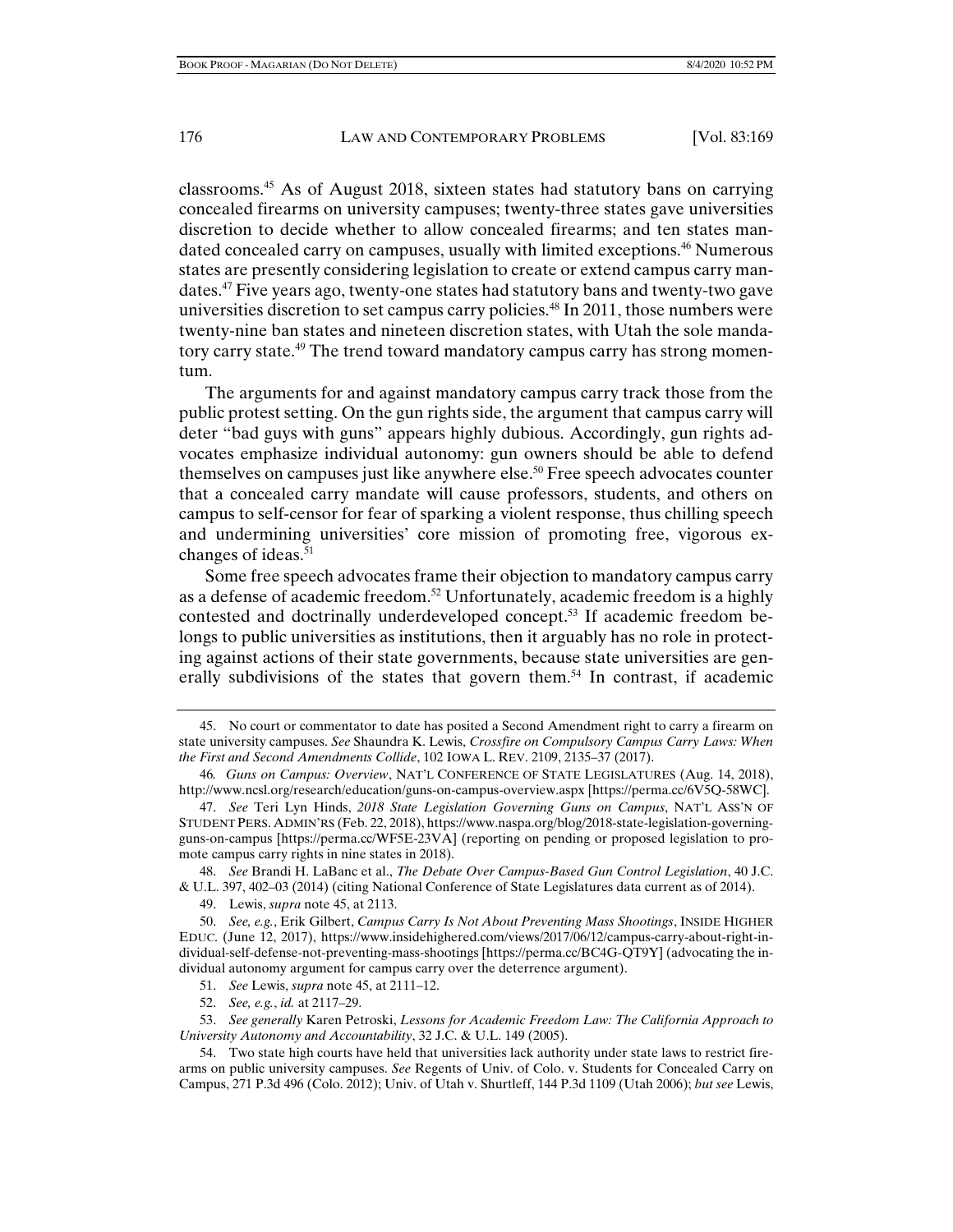freedom belongs to individuals within public universities, then it should protect those individuals from state suppression of their academic speech and learning. However, while the Supreme Court has recognized certain First Amendment protections for university faculty<sup>55</sup> and students,<sup>56</sup> the Court has never defined the full contours of academic freedom in public university settings. The free speech objection to campus carry seems best conceptualized as an ordinary First Amendment argument.

One federal court has categorically rejected any First Amendment concern with mandatory campus carry. In *Glass v. Paxton*, a group of professors challenged a Texas law, passed in 2015, that forced state university campuses to permit concealed carry. $\frac{57}{7}$  The professors contended that concealed firearms in their classrooms would cause them to self-censor out of fear that a student with a concealed firearm would use the weapon to intimidate them or their students.58 The Fifth Circuit threw the case out for lack of standing.<sup>59</sup> The court accused the professors of trying to "manufacture standing by self-censoring [their] speech based on what [they] allege[] to be a reasonable probability that concealed-carry license holders will intimidate professors and students in the classroom."<sup>60</sup> The court held that, for the professors even to get a hearing on the merits, they would need to show "a certainty that a license-holder will illegally brandish a firearm in a classroom."61 In other words, the fear of guns cannot produce a judicially cognizable chilling of speech until and unless someone actually uses a gun for intimidation—at which point, of course, judicial redress would no longer be possible. Even then, the *next* instance of intimidation would not be provable with certainty. The Fifth Circuit's holding effectively forecloses any legal remedy for concealed firearms' chilling of speech.

If the Fifth Circuit's reasoning in *Glass* prevails nationwide, then First Amendment law will have no role in limiting public carry on campus, or for that matter in public protests. Even so, the interest in an open and robust learning environment can and should inform policy debates. Mandatory campus carry provides dubious benefits while causing substantial harms. Recent studies indicate that both professors and students would be less likely to teach and engage in debate over controversial topics in the presence of a firearm.<sup>62</sup> On the other side

- 59. *Id.* at 237–42.
- 60. *Id.* at 242.
- 61. *Id.* at 241.

*supra* note 45, at 2118–20 (advocating a view of institutional academic freedom that would protect some measure of autonomy for public universities from state control).

 <sup>55.</sup> *See, e.g.*, Keyishian v. Bd. of Regents, 385 U.S. 589 (1967) (holding that academic freedom principles bar public universities from conditioning employment of faculty on loyalty oaths designed to ferret out Communists).

 <sup>56.</sup> *See, e.g.*, Healy v. James, 408 U.S. 169 (1972) (holding that a public college's refusal to recognize a student group violated student members' First Amendment freedom of association).

 <sup>57.</sup> Glass v. Paxton, 900 F.3d 233, 236–37 (5th Cir. 2018).

 <sup>58.</sup> *Id.* at 236.

 <sup>62.</sup> *See* EMILY REIMAL ET AL., URBAN INST. JUSTICE POLICY CTR., GUNS ON COLLEGE CAMPUSES: STUDENTS' AND UNIVERSITY OFFICIALS' PERCEPTIONS OF CAMPUS CARRY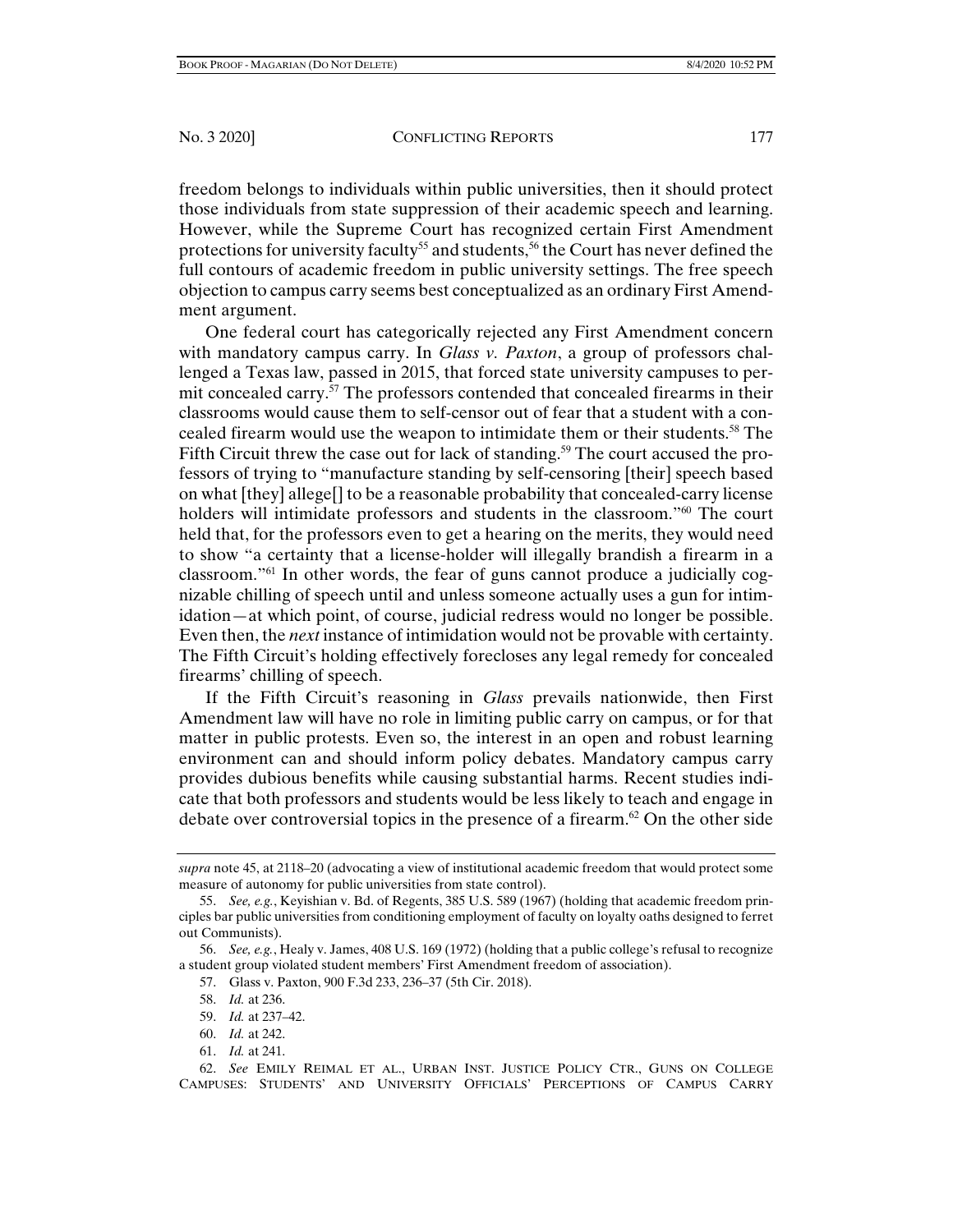of the dispute, no evidence appears to show that concealed carry makes campuses safer. To the contrary, a public health study on campus firearms shows that public carry laws increase violence.<sup>63</sup> The study emphasizes the distinctive dangers of guns on university campuses because of young adults' cognitive developmental limitations, vulnerability to mental illness, and high incidence of alcohol abuse.<sup>64</sup> Many students and others claim that campus carry degrades their autonomy by chilling their speech and endangering their safety.<sup>65</sup>

The debate over campus carry represents a stark collision of the interests in gun rights and free speech. If we take the free speech objections to campus carry seriously, then treating university campuses as gun-free "sensitive places," as permitted by *Heller*, makes sense.<sup>66</sup> That solution does not present the same problems as in the public protest setting. Universities, unlike protests, are distinctive institutions under First Amendment law, subject to substantial government administration.67 Barring firearms on campuses would protect important free speech interests while only marginally affecting armed self-defense.

## B. Gun Rights vs. Public Information

Discussions of guns, gun rights, and gun regulations matter deeply to policymakers and to ordinary people in both their citizen and consumer roles. Accordingly, everyone should favor engaged political deliberation and informed public discussion about guns. Gun rights advocates, however, increasingly seek to suppress public information about guns. Those efforts have taken several different forms: actions to suppress legislative debates about gun regulation and lawsuits

 64. *See id.* at 16–21; *see also* Brian J. Siebel, *The Case Against Guns on Campus*, 18 GEO. MASON U. CIV. RTS.L.J. 319, 323–34 (2008) (discussing various dangers caused by guns in campus environments).

 65. *See, e.g.*, REIMAL ET AL., *supra* note 62, at 6–12 (reporting Kansas public university students' and administrators' concerns and predominantly negative views about the effects of concealed firearms on campus); Michael R. Cavanaugh et al., *Student Attitudes Toward Concealed Handguns on Campus at 2 Universities*, 102 AM. J. PUB. HEALTH 2245 (2012) (reporting strong majorities of students at two public universities in Texas and Washington who opposed concealed handguns on campus); Flaherty, *supra* note 62 (discussing results of a survey in which faculty members at a large southern research university, likely the University of Texas, overwhelmingly opposed and feared negative consequences from a campus carry mandate).

LEGISLATION IN KANSAS 9 (Aug. 2019), https://www.urban.org/sites/default/files/publication/100963/guns\_on\_college\_campuses\_1.pdf [https://perma.cc/3QLY-5VYS] (describing a study on students' willingness to engage in debate with an armed student); Colleen Flaherty, *Not in My Classroom*, INSIDE HIGHER EDUC. (Apr. 28, 2017), https://www.insidehighered.com/news/2017/04/28/study-professors-widely-oppose-campus-carry-inimical-academic-freedom-fewer-would [https://perma.cc/EDK8- PPHU] (reporting on preliminary results of a study conducted by University of Texas Ph.D. candidate Joslyn Krismer).

 <sup>63.</sup> *See* DANIEL W. WEBSTER ET AL., FIREARMS ON COLLEGE CAMPUSES: RESEARCH EVIDENCE AND POLICY IMPLICATIONS 13–16 (2016), https://www.jhsph.edu/research/centers-and-institutes/johnshopkins-center-for-gun-policy-and-research/\_archive-2019/\_pdfs/GunsOnCampus.pdf [https://perma.cc/ 5Q5B-Y876] (describing differences in violent crime rates between right-to-carry and non-right-to-carry states).

 <sup>66.</sup> *See* DiGiacinto v. Rector & Visitors of George Mason Univ., 704 S.E.2d 365, 370 (Va. 2011) (holding a state university campus to be a "sensitive place" within the meaning of *Heller*).

 <sup>67.</sup> *See* Schauer, *supra* note 40, at 1274 (discussing universities as special First Amendment institutions).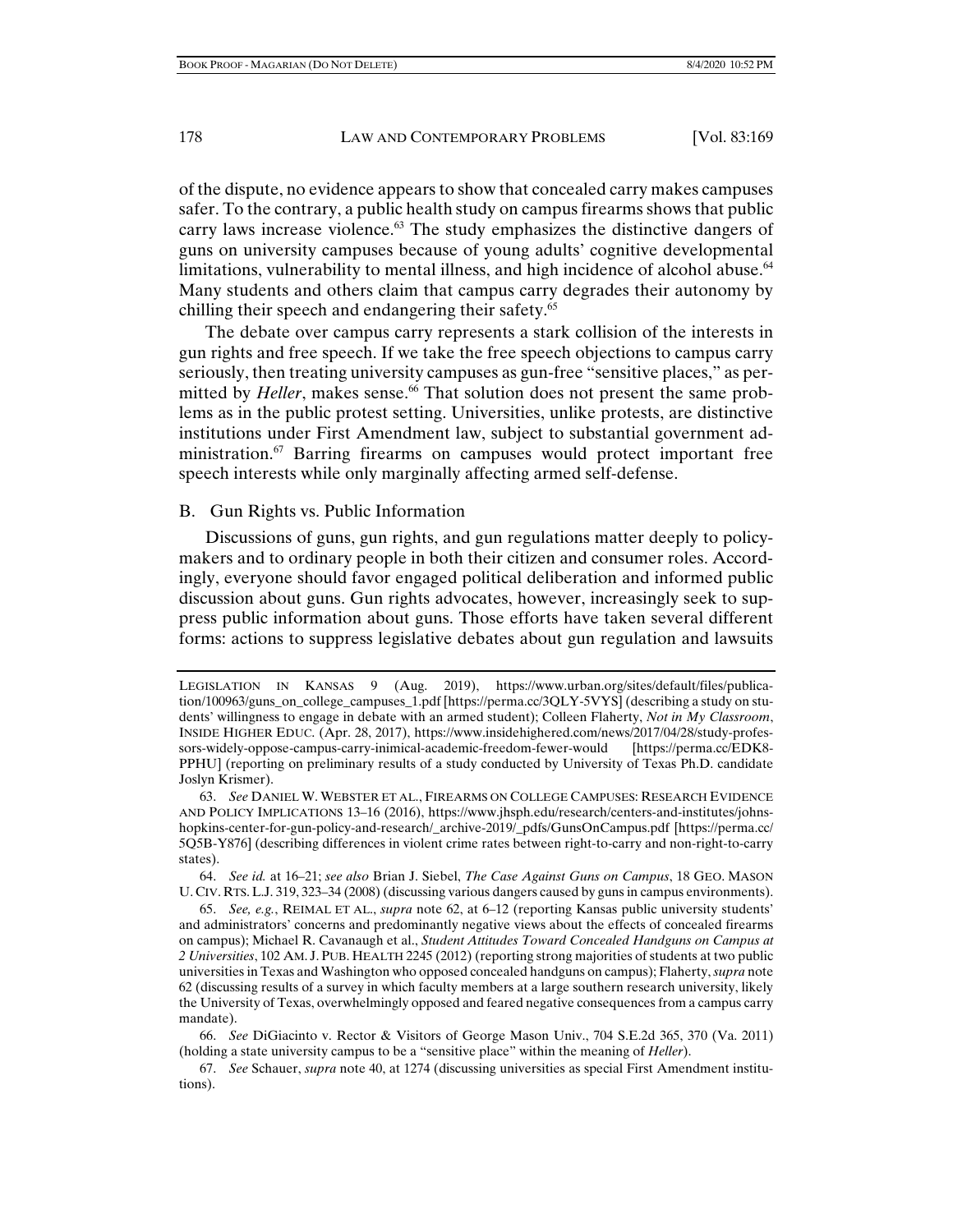about gun violence; suits to block states from publicly disclosing facts about gun ownership; and laws that bar doctors from asking and telling patients about the public health dangers of guns.

1. Suppression of Political, Legal, and Public Debate About Guns

The gun lobby's furthest-reaching strategy for blocking government consideration of gun regulations has been to starve public and legislative debates by barring federal agencies from collecting and reporting information about gun violence. In 1996 Congress enacted the Dickey Amendment, which banned all funding for research on guns and public health from the Centers for Disease Control (CDC).<sup>68</sup> Fifteen years later, Congress extended that funding ban to the National Institutes of Health.<sup>69</sup> Both bans resulted from concerted lobbying by the National Rifle Association (NRA) in retaliation for scientific research that undercut the gun rights agenda.<sup>70</sup> In 2018, responding to the recent wave of mass shootings, Congress lifted the CDC funding ban; but Congress allocated no actual funds to gun research, and researchers doubt the policy change will prove to be anything more than an empty gesture.<sup>71</sup> The research ban has let the NRA denigrate public health concerns about gun violence without having to confront any empirical pushback from the government bodies best situated to gather and analyze relevant data.<sup>72</sup> Even the Dickey Amendment's architect and namesake eventually relented, acknowledging that funding federal research is essential to formulating effective federal policy on gun violence.<sup>73</sup> Although the government has discretion to allocate its resources, imposing a blanket ban on using government funds to learn more about a crucial policy matter embraces ignorance, secrecy, and fear. Such cowardice is antithetical to our First Amendment tradition.

 <sup>68.</sup> *See* Omnibus Consolidated Appropriations Act, Pub. L. 104-208, 110 Stat. 3009 (1996) (enacting Dickey Amendment).

 <sup>69.</sup> *See* Consolidated Appropriations Act, 2012, Pub. L. 112-74, 125 Stat. 786 (2011).

 <sup>70.</sup> *See* Christine Jamieson, *Gun Violence Research: History of the Federal Funding Freeze*, AM. PSYCHOLOGICAL ASS'N (Feb. 2013), https://www.apa.org/science/about/psa/2013/02/gun-violence [https://perma.cc/4GWU-WN9P].

 <sup>71.</sup> *See* Nell Greenfieldboyce, *Spending Bill Lets CDC Study Gun Violence; But Researchers Are Skeptical It Will Help*, NPR (Mar. 23, 2018), https://www.npr.org/sections/health-shots/2018/03/23/ 596413510/proposed-budget-allows-cdc-to-study-gun-violence-researchers-skeptical [https://perma.cc/ C3JT-W5EF].

 <sup>72.</sup> *See, e.g.*, Michael Hiltzik, *The NRA Has Blocked Gun Violence Research for 20 Years. Let's End Its Stranglehold on Science*, L.A. TIMES (June 14, 2016), https://www.latimes.com/business/hiltzik/lafi-hiltzik-gun-research-funding-20160614-snap-story.html [https://perma.cc/2AWE-XFNU] (documenting the NRA's' campaign to ban government funding for gun violence research and explaining the consequence that "[a] generation of researchers was discouraged from entering a field in which grants were hard to come by and the political push-back intense").

 <sup>73.</sup> *See* Jay Dickey & Mark Rosenberg, *We Won't Know the Cause of Gun Violence Until We Look for It*, WASH. POST (July 27, 2012), https://www.washingtonpost.com/opinions/we-wont-know-the-causeof-gun-violence-until-we-look-for-it/2012/07/27/gJQAPfenEX\_story.html [https://perma.cc/7CPF-

UEPU] (contending "that scientific research should be conducted into preventing firearm injuries and that ways to prevent firearm deaths can be found without encroaching on the rights of legitimate gun owners").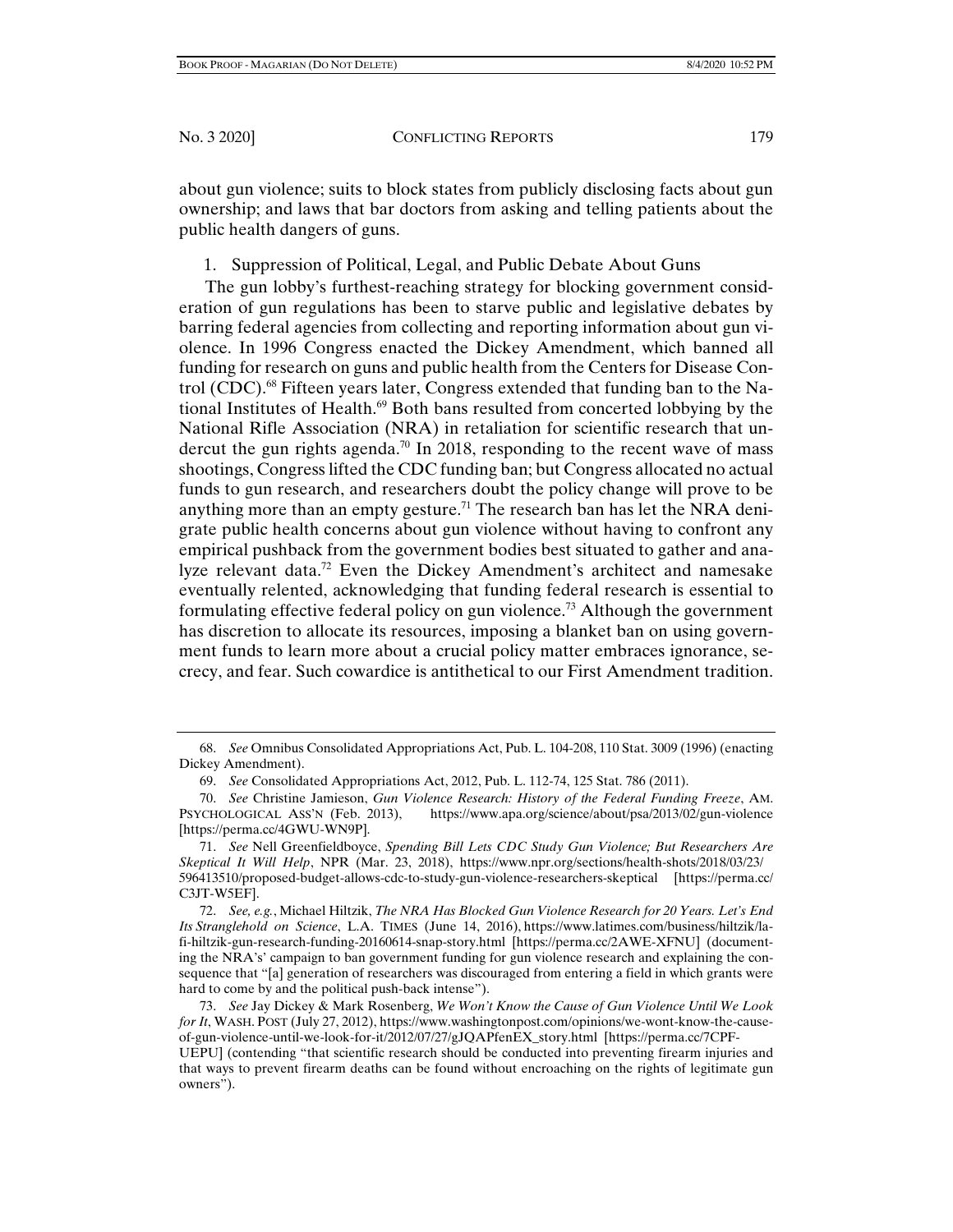The gun lobby has also restricted legislative consideration of gun regulations by persuading most states to enact preemption statutes, which remove or restrict local governments' traditional authority to regulate firearms. By itself, preemption implicates questions of government structure and does not disturb free speech interests. Several states, however, weaponize preemption by imposing legal liability on individual legislators who violate preemption statutes. Florida and Arizona subject violators to fines of up to \$50,000 along with removal from office.74 Florida, Kentucky, and Mississippi make violators liable for damages and attorney's fees, as do Iowa and Minnesota in narrower circumstances.75 Kentucky even exposes violators to criminal punishment.<sup>76</sup> These preemption statutes leave somewhat unclear what constitutes a "violation," but presumably any effort by a local official to regulate the preempted field would violate preemption. A legislator thus could face liability even for introducing or sponsoring a proposed gun regulation as a symbolic protest against gun violence. The First Amendment does not protect legislators' exercise of government power.<sup>77</sup> On the other hand, constitutional protections for legislative debates, such as the federal Constitution's Speech or Debate Clause,<sup>78</sup> closely parallel constitutional speech protections. Moreover, barring legislatures from considering gun regulations betrays constituents' First Amendment interests by foreclosing the policy information that legislative debates generate.

Paralleling state restrictions on legislative consideration of gun regulations, the federal Protection of Lawful Commerce in Arms Act (PLCAA) bars most lawsuits in federal and state courts against manufacturers and sellers of guns and ammunition for deaths and injuries from gun violence.<sup>79</sup> The PLCAA has broadly succeeded in choking off litigation against the gun industry, especially manufacturers.80 However, the Connecticut Supreme Court recently held that the Act did not bar families of the children and adults murdered in the 2012 Sandy Hook Elementary School gun massacre from suing the murder weapon's manufacturer for promoting the weapon's unlawful use.<sup>81</sup> Like allocation of funds and preemption of local gun regulations, creation and restriction of legal causes of action lies

79. 15 U.S.C. §§ 7901–7903 (2012).

 <sup>74.</sup> *Preemption of Local Laws*, GIFFORDS LAW CTR. TO PREVENT GUN VIOLENCE, https://lawcenter.giffords.org/gun-laws/policy-areas/other-laws-policies/preemption-of-local-laws/ [https://perma.cc/9MVJ-3GDR].

 <sup>75.</sup> *Id.* 

 <sup>76.</sup> *Id.* 

 <sup>77.</sup> *See, e.g.*, Nev. Comm. on Ethics v. Carrigan, 564 U.S. 117 (2011) (rejecting a First Amendment challenge to a state requirement that legislators not vote on matters as to which they have conflicts of interest).

 <sup>78.</sup> U.S. CONST. art. I, § 6 cl. 1.

 <sup>80.</sup> *See generally* VIVIAN S. CHU, CONG. RESEARCH SERV., THE PROTECTION OF LAWFUL COMMERCE IN ARMS ACT: AN OVERVIEW OF LIMITING TORT LIABILITY OF GUN MANUFACTURERS (Dec. 20, 2012), https://fas.org/sgp/crs/misc/R42871.pdf [https://perma.cc/9KB9-2ER2].

 <sup>81.</sup> Soto v. Bushmaster Firearms Int'l, 331 Conn. 53, 157–58 (Conn. 2019), *cert. denied sub nom.* Remington Arms Co. v. Soto, No. 19-168, 2019 WL 5875142 (U.S. Nov. 12, 2019).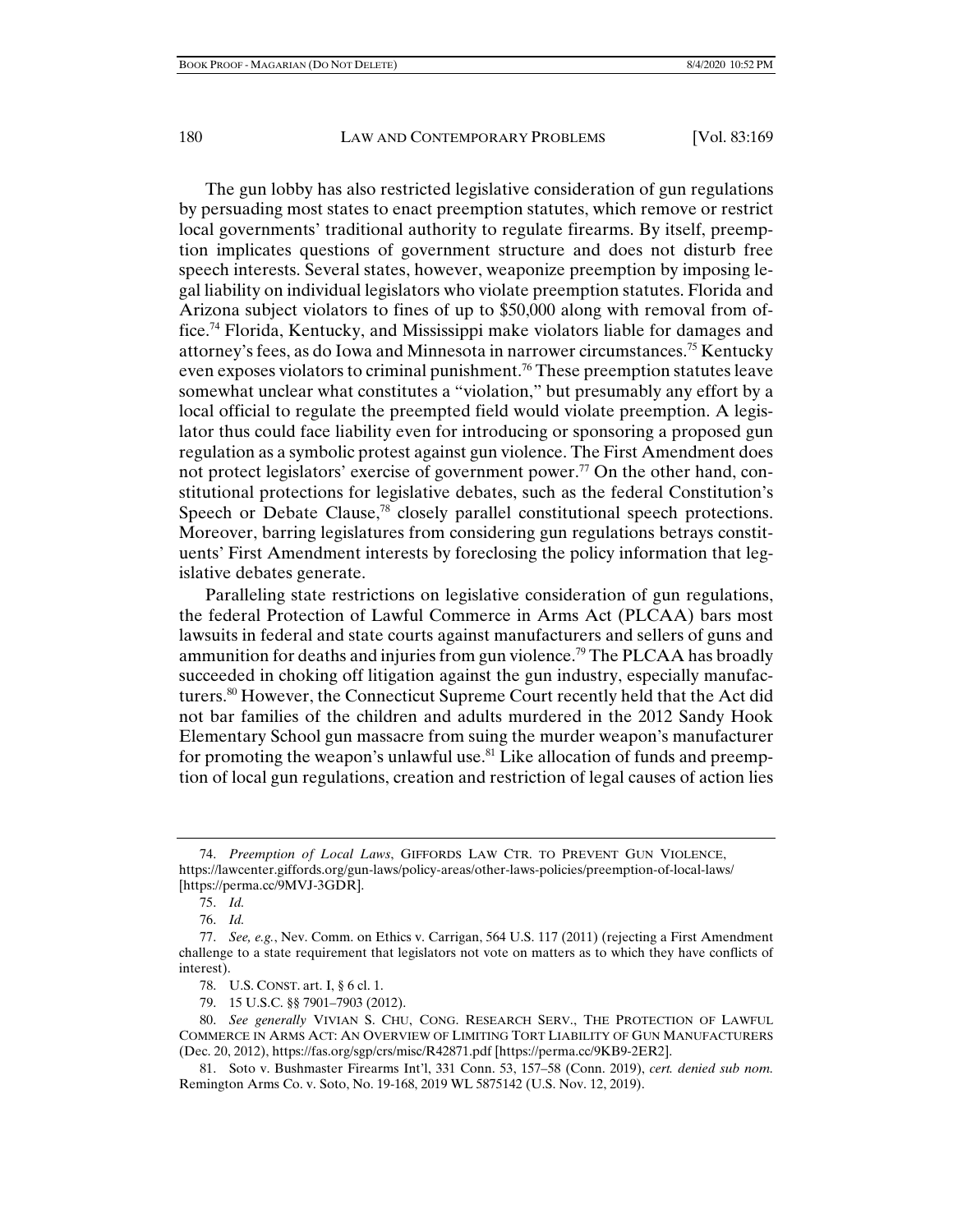within the government's authority. However, also like those other measures, legal immunity insulates gun violence from public scrutiny. Lawsuits not only correct substantive wrongs but also advance First Amendment values by informing public policy debates. The PLCAA, by shielding the gun industry from most legal liability, cuts off an important source of public information and potential policy reform.

In their most extreme and frightening repudiation of democratic politics, gun rights partisans have used the threat of violence conveyed by the open carrying of firearms to silence legislative deliberation. With increasing frequency, armed activists and sometimes elected officials openly carry firearms into legislative chambers and other government buildings.<sup>82</sup> This trend took an ominous turn in June 2019 in Oregon.<sup>83</sup> The state Senate's Republicans tried to prevent a quorum for a vote on a carbon emissions tax by hiding outside the state. The governor authorized state police to find the legislators, and Republican Senator Brian Boquist threatened to attack the Senate president and to kill officers if they came looking for him.<sup>84</sup> His threats inspired anti-government "patriot" militias, including the Oath Keepers and Three Percenters, to offer the Republican legislators armed protection. The militias then called for an armed show of force at the state capitol to protest the Democrats' scheduled weekend legislative session. The state police viewed the militias' planned protest as a credible threat of violence, and the Senate leadership canceled the session. A year later, armed protesters who opposed Michigan's measures to fight the novel coronavirus stormed the state capitol, leading the legislature to cancel a later session.<sup>85</sup> Such violent chilling of legislative deliberation corrodes the indispensable First Amendment norm of resolving policy differences through political debate.

Gun rights advocates have even begun using government power to penalize private criticism of gun rights. After a February 2018 gun massacre killed 17 people at a Parkland, Florida high school, public pressure mounted for companies to

 <sup>82.</sup> *See, e.g.*, Laura Vozzella, *On the Senate Floor With a Gun on Her Hip, Republican Says Packing Heat Can Deter Violence*, WASH. POST (Jan. 16, 2019), https://www.washingtonpost.com/local/virginiapolitics/on-the-senate-floor-with-a-gun-on-her-hip-republican-says-she-will-deter-violence/2019/01/16/75cf17c4-19d0-11e9-9ebf-c5fed1b7a081\_story.html [https://perma.cc/S8EQ-8TV7] (describing Virginia Senator Amanda Chase's open carrying of a firearm on the Senate floor).

 <sup>83.</sup> This account is drawn from Aaron Mesh, *Oregon Senate Cancels Saturday Session Amid Reports of Militia Groups Protesting at Capitol*, WILLAMETTE WEEK (June 21, 2019),

https://www.wweek.com/news/state/2019/06/21/oregon-senate-cancels-saturday-session-amid-reports-ofmilitia-groups-protesting-at-capitol/ [https://perma.cc/9JVQ-5UC7], and Jason Wilson, *Oregon Senator Walkout: 'Patriot' Groups Vow to Protect Republicans Who Fled State*, GUARDIAN (June 21, 2019), https://www.theguardian.com/us-news/2019/jun/21/oregon-senator-walkout-patriot-groups-vow-to-protect-republicans-who-fled-state [https://perma.cc/ZZG4-KT6P].

 <sup>84.</sup> *See* Hillary Borud, *Oregon Senator Who Threatened State Police Must Give Notice Before Returning to the Capitol*, OREGONIAN (July 8, 2019), https://www.oregonlive.com/news/2019/07/oregon-senator-who-threatened-state-police-must-give-notice-before-returning-to-the-capitol.html [https://perma.cc/4TK3-L5SA].

 <sup>85.</sup> *See* Carol Thompson, *Michigan Capitol Will Be Closed During Protest Because Legislature Won't Meet*, LANSING ST. J. (May 13, 2020), https://www.lansingstatejournal.com/story/news/2020/ 05/13/michigan-capitol-closed-during-coronavirus-protest/5183573002/ [https://perma.cc/2G2G-X8RP].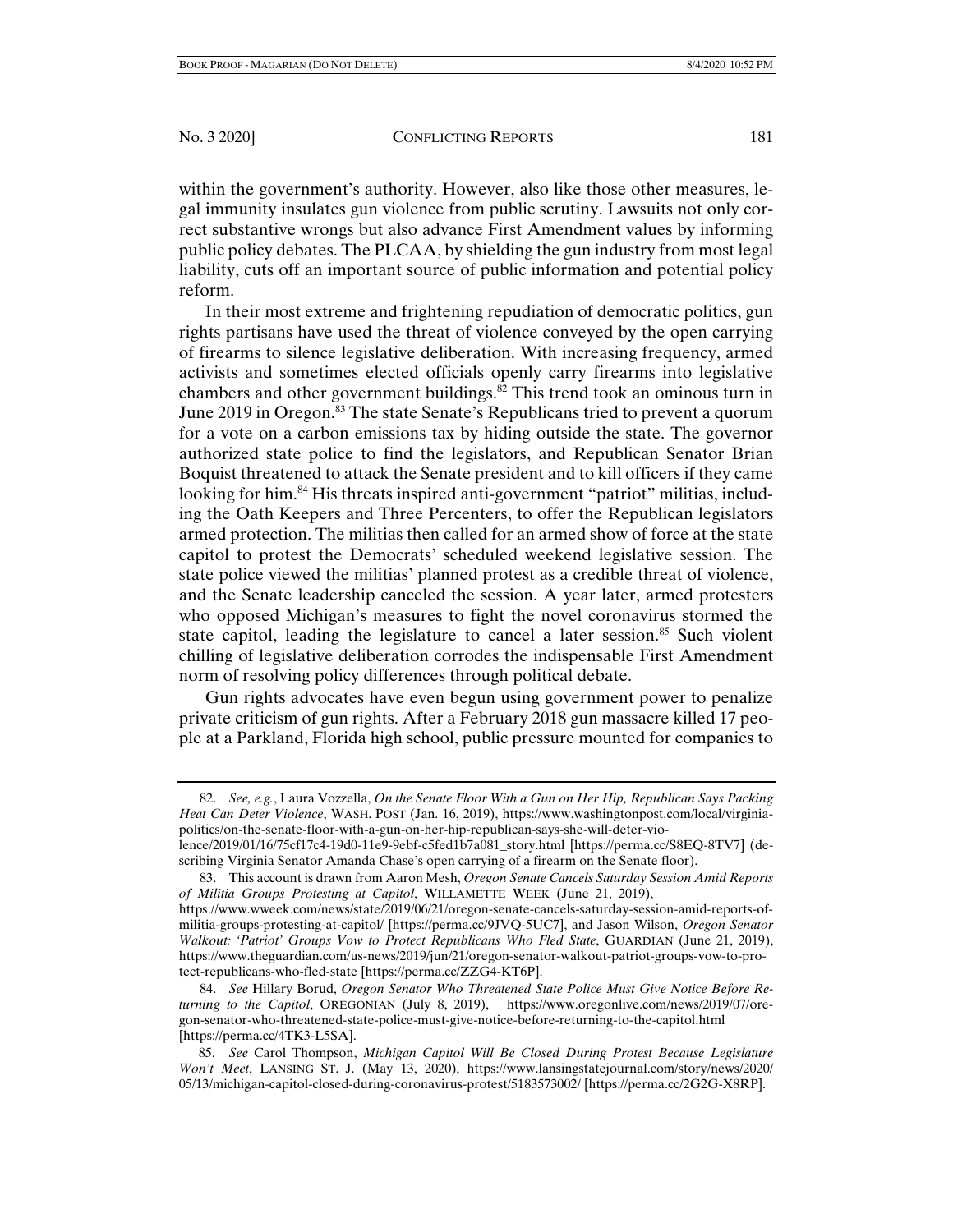end business relationships with the NRA. Delta Air Lines announced that, in an effort to remain neutral in political battles over gun regulation, it was eliminating a promotional discount it had offered to NRA members. Georgia's legislature responded by amending a pending tax bill to remove a jet fuel tax break that would have saved Delta \$40 million. State Republican leaders made clear that the tax change was payback for Delta's policy shift.<sup>86</sup> Georgia thus punished Delta for its expressive act and sought to chill the speech of other companies that might follow suit. The First Amendment bars the government from imposing financial penalties on expressions of ideas.<sup>87</sup> Georgia's retaliation against Delta amounts to a frontal assault, in the name of gun rights, on private speech and on the broader First Amendment interest in informed public debate.

#### 2. Gun Privacy vs. Government Disclosures

Gun rights advocates have begun to assert privacy interests in their gun ownership. Tracking the Supreme Court's recognition that effective exercise of speech and assembly rights sometimes requires shielding speakers' identities from public view,<sup>88</sup> these new "gun privacy" arguments posit anonymity as necessary for the effective exercise of the right to keep and bear arms. Belying their formal parallels to First Amendment doctrine, gun privacy claims substantively undermine the public's First Amendment interest in access to government information about matters of public concern.

Most states shield the identities of gun permit holders from public view.<sup>89</sup> A New York law, however, makes handgun permit holders' names and addresses matters of public record.<sup>90</sup> A local newspaper approached a county government for the names of gun permit holders. In *Doe No. 1 v. Putnam County,*91 gun owners asked a federal judge to declare the law unconstitutional. They invoked both the Fourteenth Amendment right to privacy and the Second Amendment right to keep and bear arms, arguing that public knowledge of permit holders' identities would expose them to public recriminations and that criminals would use the

 <sup>86.</sup> Richard Fausset, *Georgia Passes Bill That Stings Delta Over N.R.A. Position*, N.Y. TIMES (Mar. 1, 2018), https://www.nytimes.com/2018/03/01/business/delta-nra-georgia.html [https://perma.cc/4Q4P-FLVW].

 <sup>87.</sup> *See, e.g.*, Simon & Schuster, Inc. v. N.Y. State Crime Victims' Bd., 502 U.S. 105 (1991) (striking down a law that garnished earnings from convicted criminals' writings to provide financial compensation for their victims).

 <sup>88.</sup> *See, e.g.*, McIntyre v. Ohio Elections Comm'n, 514 U.S. 334 (1995) (holding that the First Amendment protects the right to distribute anonymous political leaflets); NAACP v. Alabama, 360 U.S. 240 (1959) (holding that the First Amendment protects a political association's right not to disclose its membership list to the state).

 <sup>89.</sup> Jim Malewitz, *Lawmakers Move Swiftly to Block Release of Gun Permit Records*, STATELINE (Mar. 7, 2013), https://www.pewtrusts.org/en/research-and-analysis/blogs/stateline/2013/03/07/lawmakers-move-swiftly-to-block-release-of-gun-permit-records [https://perma.cc/GPU6-XQCH].

 <sup>90.</sup> *See* N.Y. Penal Law § 400.00(5)(a).

 <sup>91. 344</sup> F. Supp. 3d 518 (S.D.N.Y. 2018).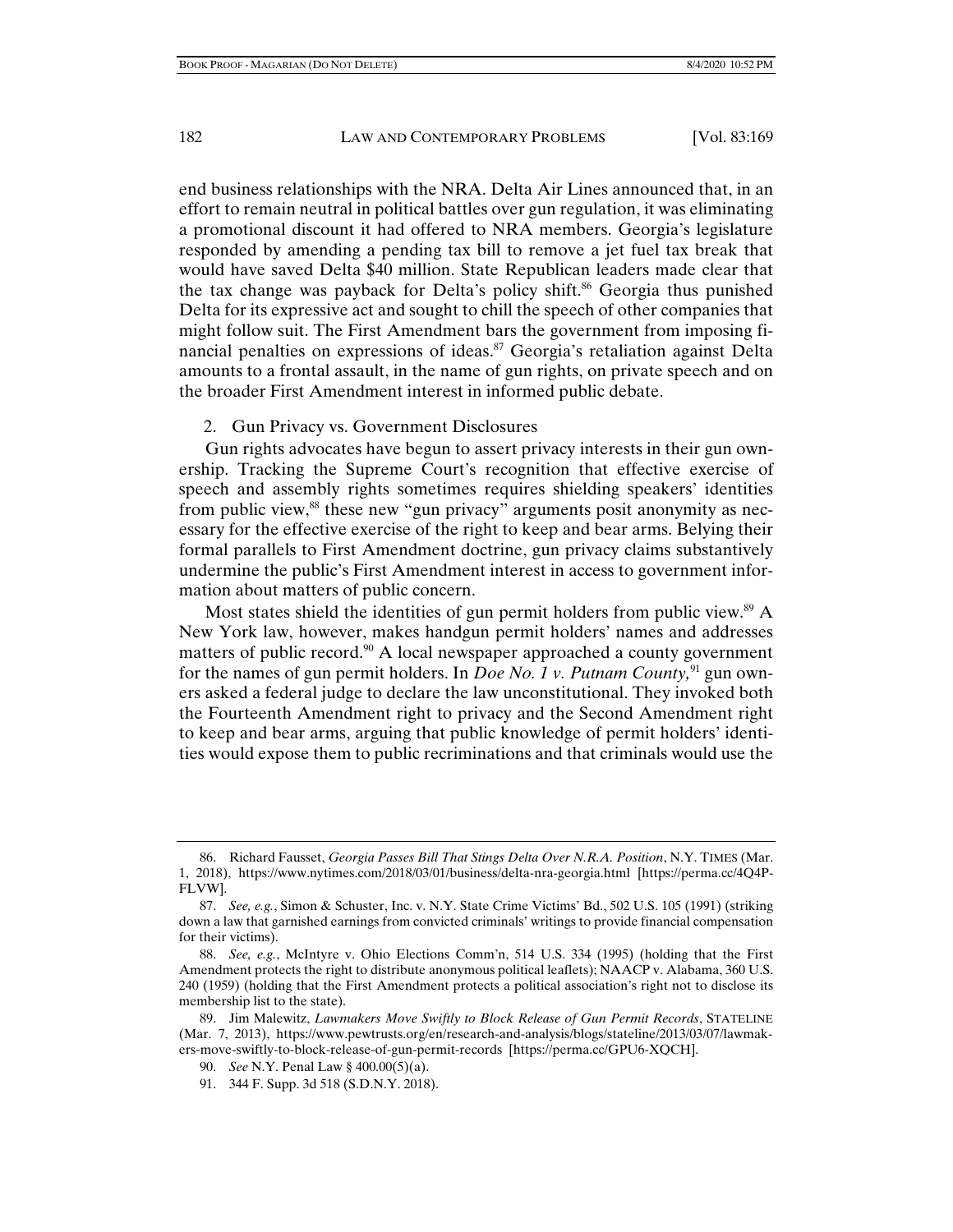information to figure out from whom they could steal guns.<sup>92</sup> Although the district court dismissed the Fourteenth Amendment claim,<sup>93</sup> it let the Second Amendment claim proceed because the threat of public disclosure might deter people from applying for firearms licenses.<sup>94</sup> The court drew a simplistic parallel to First Amendment doctrine, formulating with little analysis a Second Amendment equivalent to the First Amendment prohibition on government actions that chill speech.<sup>95</sup>

The *Putnam County* court declared that "the licensing scheme in question applies to handgun ownership in one's home—in other words, it veers toward the core of the self-defense right recognized in *Heller.*"96 Accordingly, the court applied heightened Second Amendment scrutiny. The state claimed important interests in informing the public about matters of governance and in engaging the informed public in enforcement of firearms licensure requirements. The court grudgingly allowed that "in the abstract, these may be important governmental interests," but it declared that "one could be skeptical about what additional assistance the public could provide in enforcing the licensing regime above and beyond what is gained from disclosure to just the government."<sup>97</sup> The court thus treated the plaintiffs' asserted Second Amendment autonomy interest as far weightier than the collective interest in informed self-governance. That hierarchy of values strongly suggests that the plaintiffs' Second Amendment argument will ultimately prevail in the case.

Another gun privacy challenge, *National Rifle Association v. Bondi*,<sup>98</sup> asserted that gun rights advocates should be able to anonymously challenge a gun regulation in court. The NRA, challenging a Florida gun regulation in the wake of the 2018 Parkland, Florida gun massacre, moved for a plaintiff and a witness to proceed under pseudonyms.99 The plaintiff and the witness claimed that naming them publicly would expose them to threats, harassment, and possibly violence.<sup>100</sup> In addition, a former NRA president testified that she received harassing emails and phone calls after the Parkland shootings.<sup>101</sup> The Federal Rules of Civil Procedure require parties in federal suits to proceed under their own names.102

<sup>92.</sup> *Id.* at 522. That argument carries some irony, as Second Amendment advocates usually insist that public knowledge of gun possession deters crime.

 <sup>93.</sup> *Id.* at 539–41 (finding that possessing a gun permit falls outside of the right to informational privacy). One earlier state court decision barred government disclosure of gun ownership records on privacy grounds, but that decision rested entirely on the court's interpretation of a state privacy statute. *See* Mager v. Dept. of State Police, 595 N.W.2d 142 (Mich. 1999).

<sup>94</sup>*. Putnam County*, 344 F. Supp. 3d at 535–39.

 <sup>95.</sup> *See id.* at 536–37.

<sup>96</sup>*. Id.* at 536 (citation omitted).

 <sup>97.</sup> *Id.* at 538 (internal quotation marks omitted).

 <sup>98.</sup> Nat'l Rifle Ass'n v. Bondi, No. 4:18cv137-MW/CAS (N.D. Fla. May 13, 2018) (Order Denying Motion to Proceed Under Pseudonyms).

 <sup>99.</sup> *Id.* slip op. at 2.

 <sup>100.</sup> *Id.* at 4–5.

 <sup>101.</sup> *Id.* at 5.

 <sup>102.</sup> FED. R. CIV. P. 10(a).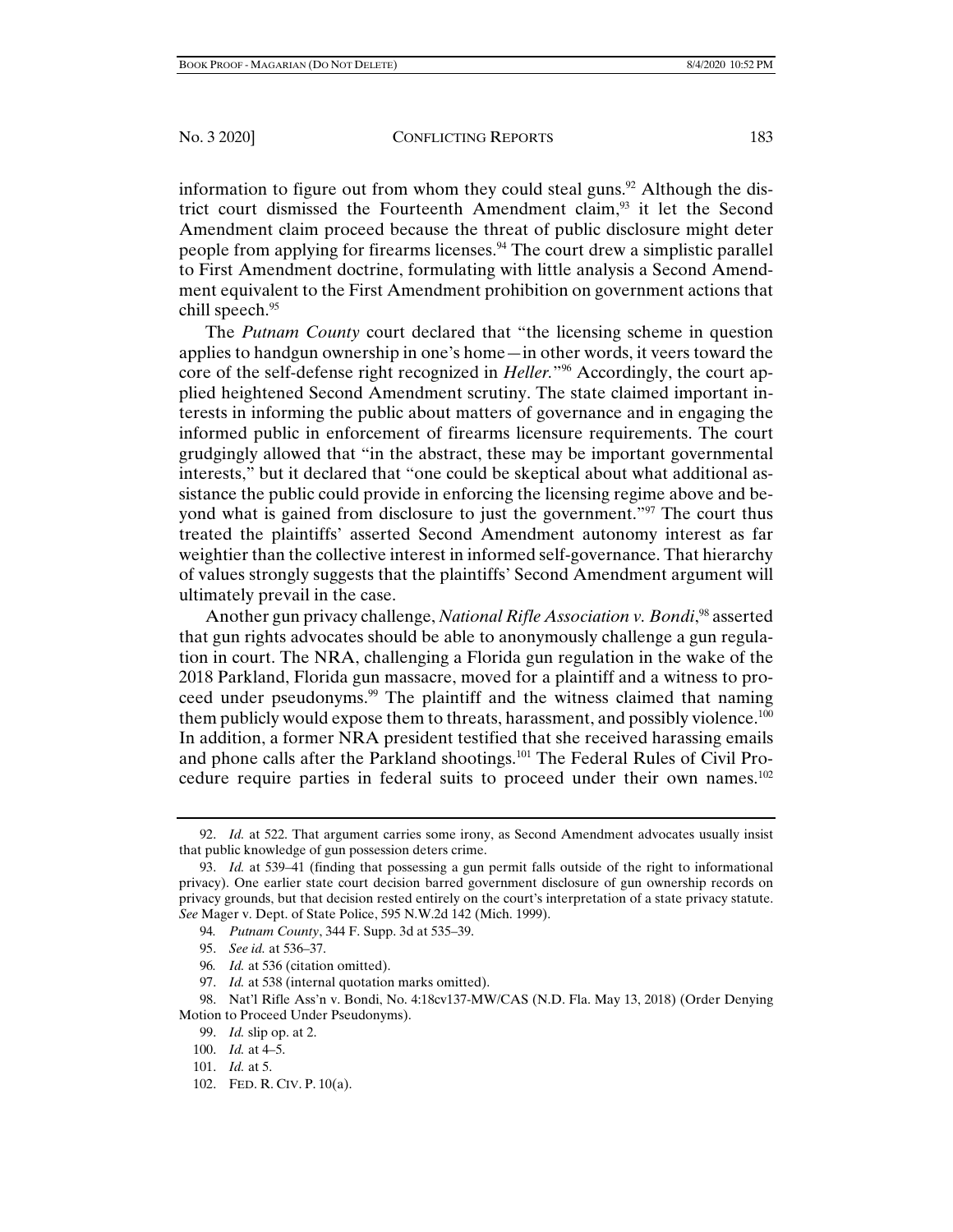Courts have allowed some litigants to proceed anonymously (as in *Putnam County*, where the plaintiffs challenged the legislature's very power to disclose their names), but the Supreme Court has never announced rules to govern litigants' requests for anonymity. The district judge in *Bondi* declared that "[i]f it were *entirely* up to this Court, the Court would not hesitate to grant the NRA's motion," citing "the vitriol that has infected public discourse about the Second Amendment."<sup>103</sup> However, a survey of Eleventh Circuit precedent led the judge to conclude that identification as a gun owner did not fall within the narrow range of conditions that warranted anonymity.104 The court's reasoning closely tracks the *Putnam County* court's denial of the New York gun owners' Fourteenth Amendment privacy claim.<sup>105</sup>

*Putnam County* and *Bondi* give gun privacy arguments a meaningful legal toehold. True, the district courts in both cases denied claims grounded in conventional privacy principles.106 However, the New York court in *Putnam County* recognized a strong Second Amendment basis for a gun privacy principle. Why the NRA did not directly invoke the Second Amendment in its *Bondi* motion is unclear, but the Florida court's reasoning in that case would accommodate an argument that the Second Amendment provides a distinct constitutional right for gun rights litigants to proceed anonymously.

Gun privacy arguments, however, present greater problems than either court acknowledged. In First Amendment doctrine, which provides the template for Second Amendment gun privacy claims, the Supreme Court's anonymity decisions have barred the government from collecting certain information about expressive activity, based on fears that the government itself would use that information to harass or punish speakers.107 In contrast, the Court has declined to block the government from publicly disclosing information it had already lawfully collected. For example, the Roberts Court in *Doe v. Reed*<sup>108</sup> rejected an argument closely parallel to the claims in *Putnam County* and *Bondi*: that the First Amendment should protect signers of a controversial referendum petition from having their names disclosed under a state open records law.109

Moreover, the courts in *Putnam County* and *Bondi* (and for that matter the Supreme Court in *Doe v. Reed*) undervalued the public's First Amendment in-

 <sup>103.</sup> *Bondi*, slip op. at 6 (footnote omitted). Aside from the NRA's witnesses, the only examples the court gave of "vitriol" in Second Amendment discourse involved threats and harassment *by* gun rights advocates against gun violence survivors and advocates of gun regulation. *See id.* at 6–7 nn.5, 6.

 <sup>104.</sup> *Id.* at 7–16.

 <sup>105.</sup> *See id.* at 15 (emphasizing "that there are few privacy concerns at issue in this case") (footnote omitted).

 <sup>106.</sup> Jody Lynee Madeira, critiquing this denial, has sought to ground gun privacy claims in a sociological theory that encroachments on gun owners' privacy cause cognizable stigmatic injury. *See generally*  Jody Lynee Madeira, *A Secret Weapon?: Applying Privacy Doctrine to the Second Amendment*, 46 HASTINGS CON. L.Q. 555 (2019).

 <sup>107.</sup> *See* cases cited *supra* note 88.

 <sup>108. 561</sup> U.S. 186 (2010).

 <sup>109.</sup> *See id.* at 202.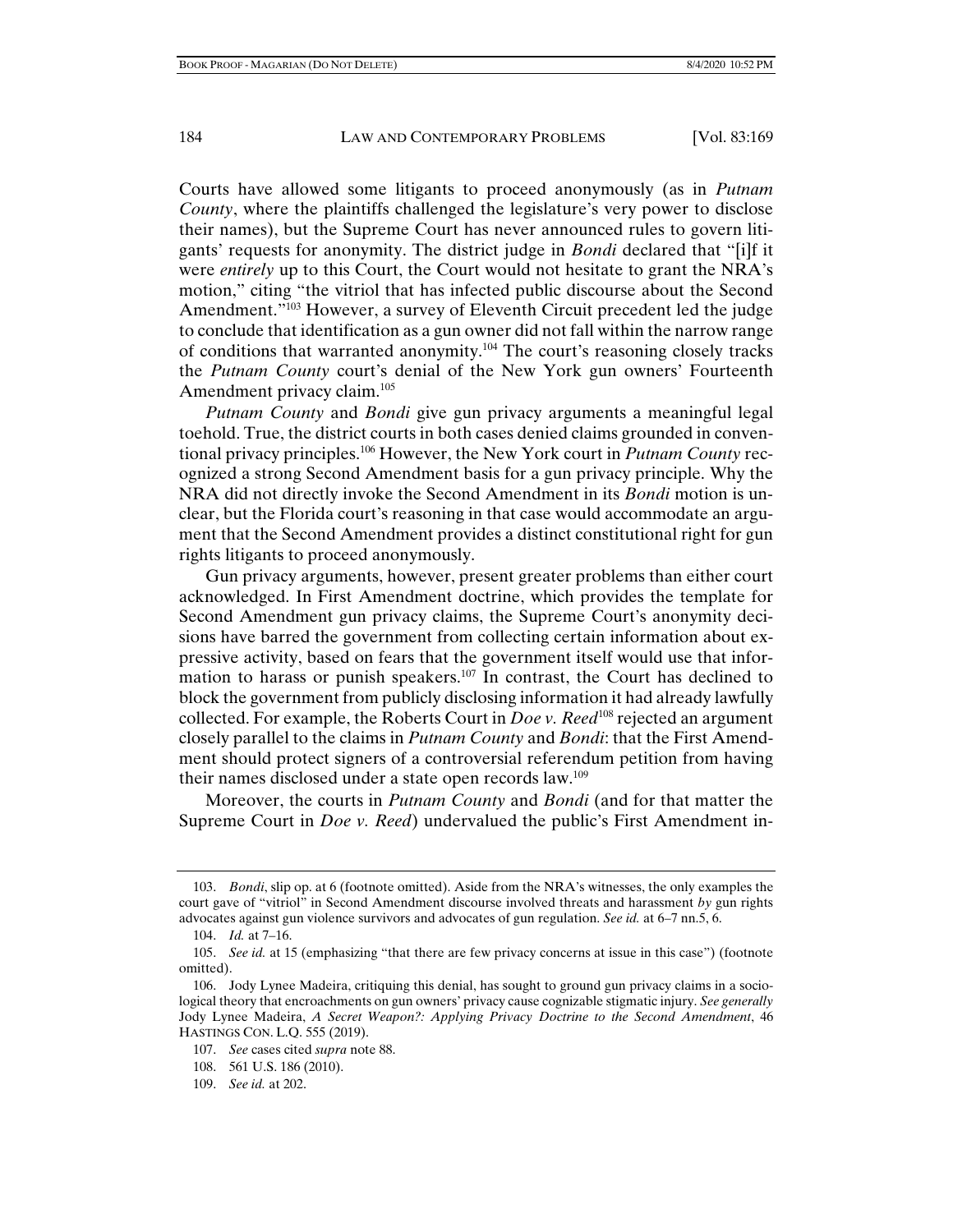terest in access to politically salient government information. For example, journalists across the country have used gun permit information to expose important government failings, including unlawful issuance of gun permits to felons and people involuntarily committed to mental health facilities.110 We cannot hope to govern ourselves effectively and wisely without thorough information about public issues and controversies. This is a core insight of First Amendment doctrine<sup>111</sup> and theory.<sup>112</sup> The information necessary for self-government includes the identities of people whom the government has licensed to hold the power of deadly force and of people who ask courts to overturn legislative policy choices. The Supreme Court has made clear that enforcing public ignorance violates the First Amendment.<sup>113</sup>

# 3. Gun Secrecy vs. Professional Communication

A final collision between gun rights and public information arises from government efforts to promote gun rights by suppressing communication between professionals and the people they serve. This collision inverts the structure of the gun privacy cases. It involves First Amendment objections, focused on speakers' expressive autonomy rights, to government policies grounded in Second Amendment interests.

A Florida statute, the Firearms Owners' Privacy Act,<sup>114</sup> included several restrictions on physicians' communications with patients about firearms. The Act barred physicians from keeping medical records about patients' gun ownership, from asking patients whether they owned guns, and from "harass[ing]" patients about gun ownership.115 In *Wollschlaeger v. Governor of Florida*, 116 a group of physicians and medical organizations challenged those restrictions as violating physicians' First Amendment freedom of speech. The state sought to justify the provisions based on several interests, including its desire to protect Floridians' Second Amendment rights.<sup>117</sup> Analyzing the case under heightened scrutiny, the

 <sup>110.</sup> *See* Malewitz, *supra* note 89.

 <sup>111.</sup> *See, e.g.*, N.Y. Times Co. v. Sullivan, 376 U.S. 254, 270 (1964) (imposing First Amendment constraints on public officials' ability to recover for defamation, based on "a profound national commitment to the principle that debate on public issues should be uninhibited, robust, and wide-open").

 <sup>112.</sup> *See generally* ALEXANDER MEIKLEJOHN, POLITICAL FREEDOM: THE CONSTITUTIONAL POWERS OF THE PEOPLE (1960); Thomas I. Emerson, *Legal Foundations of the Right to Know*, 1976 WASH. U. L.Q. 1 (1976).

 <sup>113.</sup> *See, e.g.*, Va. Bd. of Pharmacy v. Va. Citizens' Consumer Council, 425 U.S. 748, 769–70 (1976) (rejecting enforced ignorance about commercial prices as a strategy for protecting consumers from undesirable effects of market competition); N.Y. Times Co. v. United States (Pentagon Papers Case), 403 U.S. 713, 723–24 (1971) (Douglas, J., concurring) (rejecting government secrecy as a means of safeguarding national security).

 <sup>114.</sup> Ch. 2011-112, 2011 Fla. Laws 1776 (codified at Fla. Stat. §§ 790.338, 456.072, 395.1055 & 381.026).

 <sup>115.</sup> *Id.* § 1, 2011 Fla. Laws at 1777 (codified at Fla. Stat. § 790.338); *see also* Mobeen H. Rathore, *Physician "Gag Laws" and Gun Safety*, AMA J. ETHICS (Apr. 2014), https://journalofethics.amaassn.org/article/physician-gag-laws-and-gun-safety/2014-04 [https://perma.cc/5JXR-N395] (explaining that several other states have enacted or considered similar laws).

 <sup>116. 848</sup> F.3d 1293 (2017) (en banc).

 <sup>117.</sup> *Id.* at 1312–16.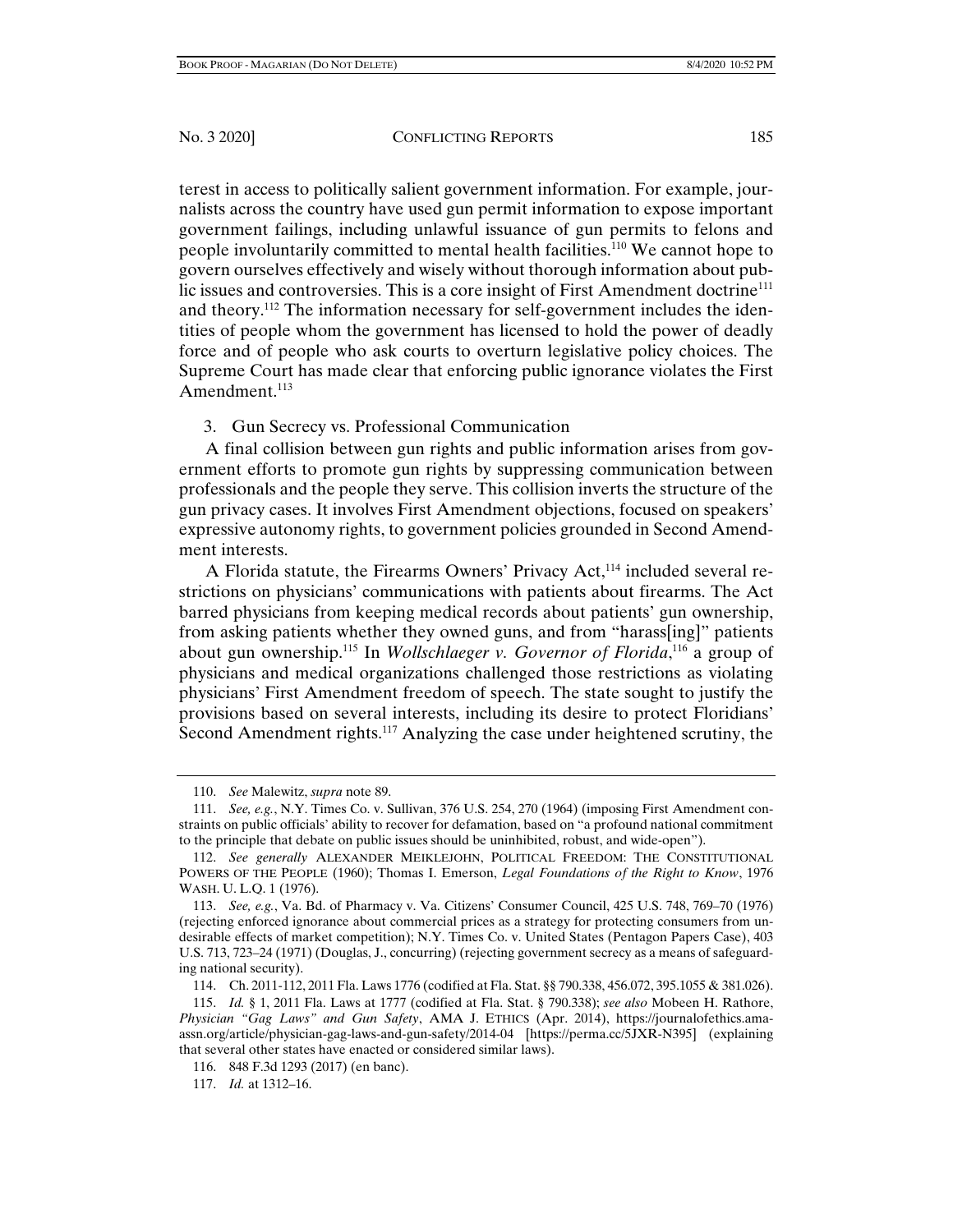en banc Eleventh Circuit struck down the provisions as impermissible contentbased restrictions on the physicians' speech.118 As to the Second Amendment justification, the court held that the state had failed to show that the communications restricted by the Act violated anyone's Second Amendment rights; that regulating private conduct was an ineffectual way to protect Second Amendment rights; and that, in any event, the First Amendment bars suppressing information as a means of protecting Second Amendment rights.<sup>119</sup>

*Wollschlaeger*, much more than *Bondi* or *Putnam County*, takes the public's interest in access to information seriously. *Wollschlaeger*, however, differs from those cases in two important, related ways. First, the Firearms Owners' Privacy Act denied information to people not in their capacity as self-governing citizens but rather in their capacity as consumers of medical services. Thus, *Wollschlaeger* resonates with present First Amendment doctrine's preference for interests in private autonomy and economic liberty over interests in democratic political participation.120 Second, the only First Amendment interest *Wollschlaeger* legally vindicates is the physician plaintiffs' interest in expressive autonomy. The Eleventh Circuit rejected the state's motion to dismiss the case for lack of standing because "the individual plaintiffs, as doctors, wish to say and do what they believe [the Act] prevents them from saying and doing."<sup>121</sup> Had the Act been challenged not by doctors but instead by patients who claimed the Act denied their First Amendment right to hear their doctors' insights about the public health dangers of firearms, the First Amendment challenge might well have failed.

Taken together, *Wollschlaeger* and the gun privacy cases suggest a mixed resolution for collisions between Second Amendment gun rights interests and First Amendment public information interests. *Wollschlaeger* shows that speakers' First Amendment right to expressive autonomy defeats gun rights interests not squarely recognized in *Heller.* However, *Putnam County* suggests that a judicially recognized Second Amendment interest in gun privacy defeats the First Amendment value of public information.

 <sup>118.</sup> *Id.* at 1320–23.

 <sup>119.</sup> *Id.* at 1312–14.

 <sup>120.</sup> *See* GREGORY P. MAGARIAN, MANAGED SPEECH: THE ROBERTS COURT'S FIRST AMENDMENT 33–64 (2017).

 <sup>121.</sup> *Wollschlaeger*, 848 F.3d at 1304.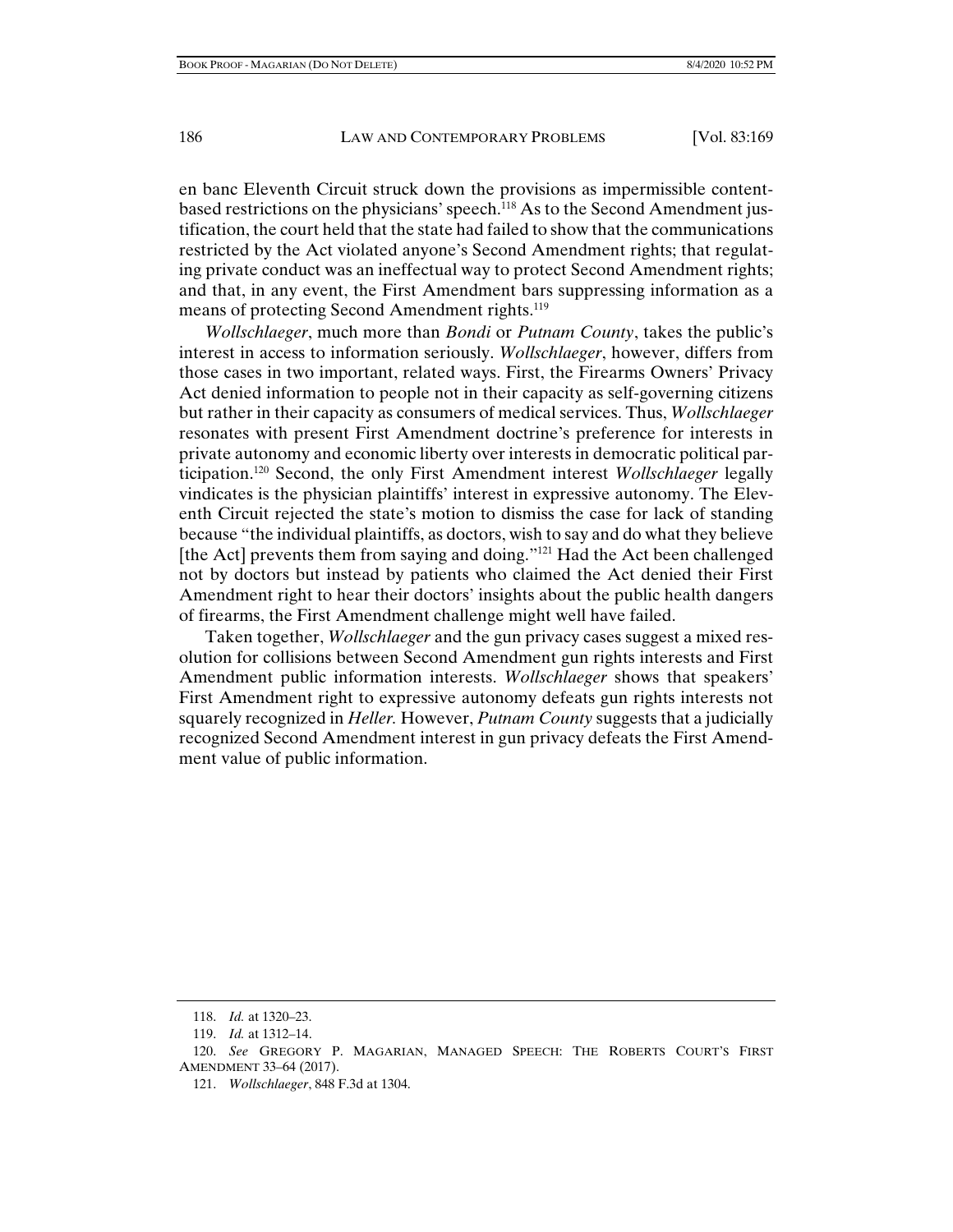## C. Competing Accusations About Causes of Gun Violence

On the numbingly frequent occasions when mass shootings capture public attention, gun control advocates largely blame gun proliferation, pressing for various new gun regulations.122 In contrast, advocates for gun rights categorically oppose new regulations.123 They believe that many or most gun restrictions would violate the Second Amendment, and they fear that conceding any causal connection between gun proliferation and gun violence would undermine gun rights.<sup>124</sup> This hard line puts gun rights advocates in a difficult position. If they deny the human costs of gun violence, they appear callous and extremist; but if they acknowledge gun violence as a distinctive social problem, they undermine their raison d'être*.*

To solve this dilemma, gun rights advocates propose alternative responses. Often they advocate nonlegal measures, typically shifts from supposedly permissive cultural norms to more conservative ones.<sup>125</sup> When gun rights advocates do propose regulatory responses, their proposals shift the focus away from guns and toward measures that threaten other liberties: more power for law enforcement, more constraints on mentally ill people, gun regulations strictly limited to political "out groups" like foreign nationals.126 Most vigorously and commonly, gun rights advocates seek to shift the blame for gun violence from guns to expressive materials, mainly violent video games. They argue that images of violence in popular media desensitize young people, leading to aberrant violent acts that incidentally involve firearms.<sup>127</sup> The President of the United States has recently made

 122. *See, e.g.*, *Keeping Our Schools Safe: A Plan to Stop Mass Shootings and End Gun Violence in American Schools*, EVERYTOWN FOR GUN SAFETY (Feb. 11, 2019), https://everytownresearch.org/reports/keeping-schools-safe-plan-stop-mass-shootings-end-gun-violence-american-schools/

<sup>[</sup>https://perma.cc/3G9N-8TS9]; *see also* Margot Sanger-Katz & Quoctrung Bui, *How to Reduce Mass Shooting Deaths? Experts Rank Gun Laws*, N.Y. TIMES (Oct. 5, 2017), https://www.nytimes.com/interactive/2017/10/05/upshot/how-to-reduce-mass-shooting-deaths-experts-say-these-gun-laws-couldhelp.html [https://perma.cc/ZT7E-PTXJ] (compiling and discussing proposed gun regulations).

 <sup>123.</sup> *See, e.g.*, *Tell Your U.S. Senators and Representative to Oppose Gun Control*, NAT'L RIFLE ASS'N–INST. FOR LEGISLATIVE ACTION (Aug. 13, 2019), https://www.nraila.org/articles/20190813/tellyour-us-senators-and-representative-to-oppose-gun-control [https://perma.cc/T8JE-3GQE].

 <sup>124.</sup> *See id.*

 <sup>125.</sup> *See, e.g.*, David French, *New Gun Policies Won't Stop Mass Shootings, But People Can*, NAT'L REV. (Feb. 15, 2018), https://www.nationalreview.com/2018/02/new-gun-policies-wont-stop-massshootings-but-people-can [https://perma.cc/2JDK-C9ZT]; Christopher Mele & Christina Caron, *Oliver North Blames 'Culture of Violence' for Mass Shootings*, N.Y. TIMES (May 21, 2018), https://www.nytimes.com/2018/05/21/us/nra-oliver-north.html [https://perma.cc/9ABG-U5CB] (reporting remarks of the NRA's incoming president).

 <sup>126.</sup> *See, e.g.*, Anna Merod, *How the NRA Has Responded to Mass Shootings Over the Years*, NBC NEWS (Jun. 15, 2016), https://www.nbcnews.com/storyline/orlando-nightclub-massacre/how-nra-hasresponded-mass-shootings-over-years-n592551 [https://perma.cc/5LJZ-Y7AJ] (describing NRA officials' blaming of mass shootings on radical Islam, a failed mental health system, and insufficient funding for police).

 <sup>127.</sup> *See, e.g.*, Mike Jaccarino, *'Training Simulation:' Mass Killers Often Share Obsession With Violent Video Games*, FOX NEWS (Sep. 12, 2013), https://www.foxnews.com/tech/training-simulation-mass-killers-often-share-obsession-with-violent-video-games [https://perma.cc/9LXK-SB89].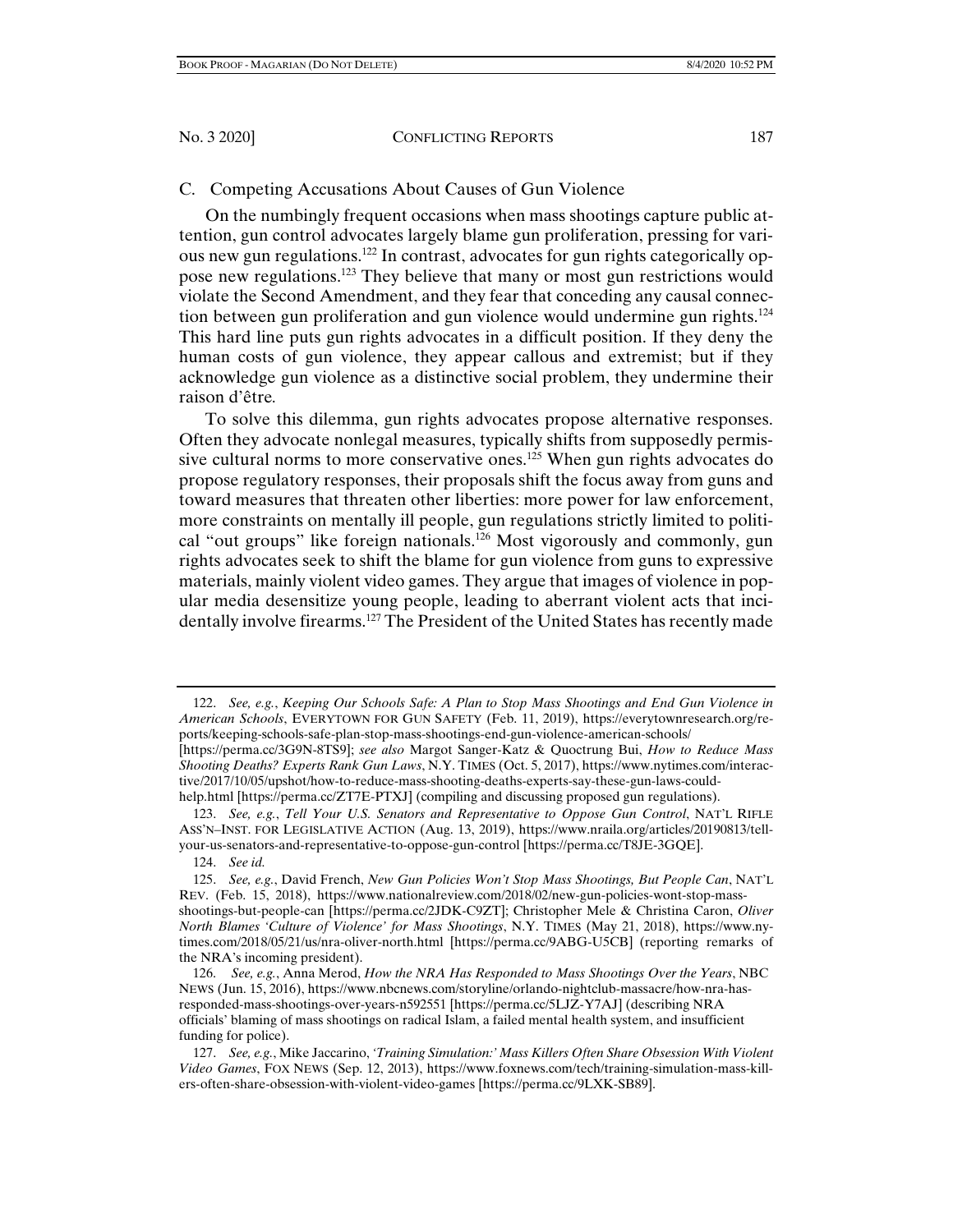this argument.<sup>128</sup> Proponents of the theory that mass culture causes mass shootings seek restrictions on the First Amendment rights of popular media creators and their audiences.

The biggest problem with blaming gun violence on popular culture is that empirical evidence abjectly fails to support the causal linkage.129 A psychologist who surveyed available empirical data concluded that "'links' between mass shooters and video games are based on illusory correlation and confirmation bias."130 The Supreme Court has squarely rejected legal and empirical arguments that realworld violence justifies relaxing First Amendment protection for video games.<sup>131</sup> Other courts have similarly rejected states' attempted empirical linkages between video games and violence. $132$ 

In contrast to the constitutional hazards of efforts to regulate video games, the types of gun regulations most commonly proposed in the wake of mass shootings—strengthened background checks and bans on certain military-grade weapons and ammunition—seem among the least likely sorts of regulations to violate the Second Amendment. *Heller* itself validates "conditions and qualifications on the commercial sales of arms" and regulations of "dangerous and unusual weapons."133 Whether these proposed gun regulations will gain traction politically is of course a different question.

The ease with which Second Amendment partisans default to throwing speech they dislike under the gun rights bus underscores the broader tension between the interests in gun rights and expressive freedom. First and Second Amendment interests have found great trouble coexisting, let alone working harmoniously to protect some abstract, unitary conception of liberty.

 <sup>128.</sup> *See* Devan Cole, *Trump, McCarthy Cite Video Games as a Driver Behind Mass Shootings*, CNN (Aug. 5, 2019), https://www.cnn.com/2019/08/05/politics/kevin-mccarthy-mass-shootings-video-games/ index.html [https://perma.cc/B8X3-BGNR] (describing Trump's condemnation of violent video games).

 <sup>129.</sup> *See* Christopher J. Ferguson, *Violent Video Games, Mass Shootings, and the Supreme Court: Lessons for the Legal Community in the Wake of Recent Free Speech Cases and Mass Shootings*, 17 NEW CRIM. L. REV. 553, 557–59, 560 (2014) (summarizing and discussing methodological flaws with studies that tie violent conduct to video games and stating that "little evidence has emerged to link violent video games with violence-related outcomes"); Patrick M. Markey et al., *Violent Video Games and Real-World Violence: Rhetoric Versus Data*, 4 PSYCHOL. POPULAR MEDIA CULTURE 277 (2015) (explaining that studies suggest a *decrease* in violent crime corresponding to the increase in violent video game sales); Andrew K. Przybylski & Netta Weinstein, *Violent Video Game Engagement Is Not Associated With Adolescents' Aggressive Behaviour: Evidence From a Registered Report*, 6 ROYAL SOC. OPEN SCI. 171474 (2019) (reporting that violent video games are not associated with aggressive behavior).

 <sup>130.</sup> Ferguson, *supra* note 129, at 561.

 <sup>131.</sup> *See* Brown v. Entm't Merchs. Ass'n, 564 U.S. 786 (2011).

 <sup>132.</sup> *See generally* Richard Dillio, *A Critical Miss: Video Games, Violence, and Ineffective Legislation*, 48 FIRST AMEND. STUD. 110 (2014) (discussing court decisions and critiquing empirical arguments).

 <sup>133.</sup> District of Columbia v. Heller, 554 U.S. 570, 627 (2008) (internal quotation marks and citations omitted).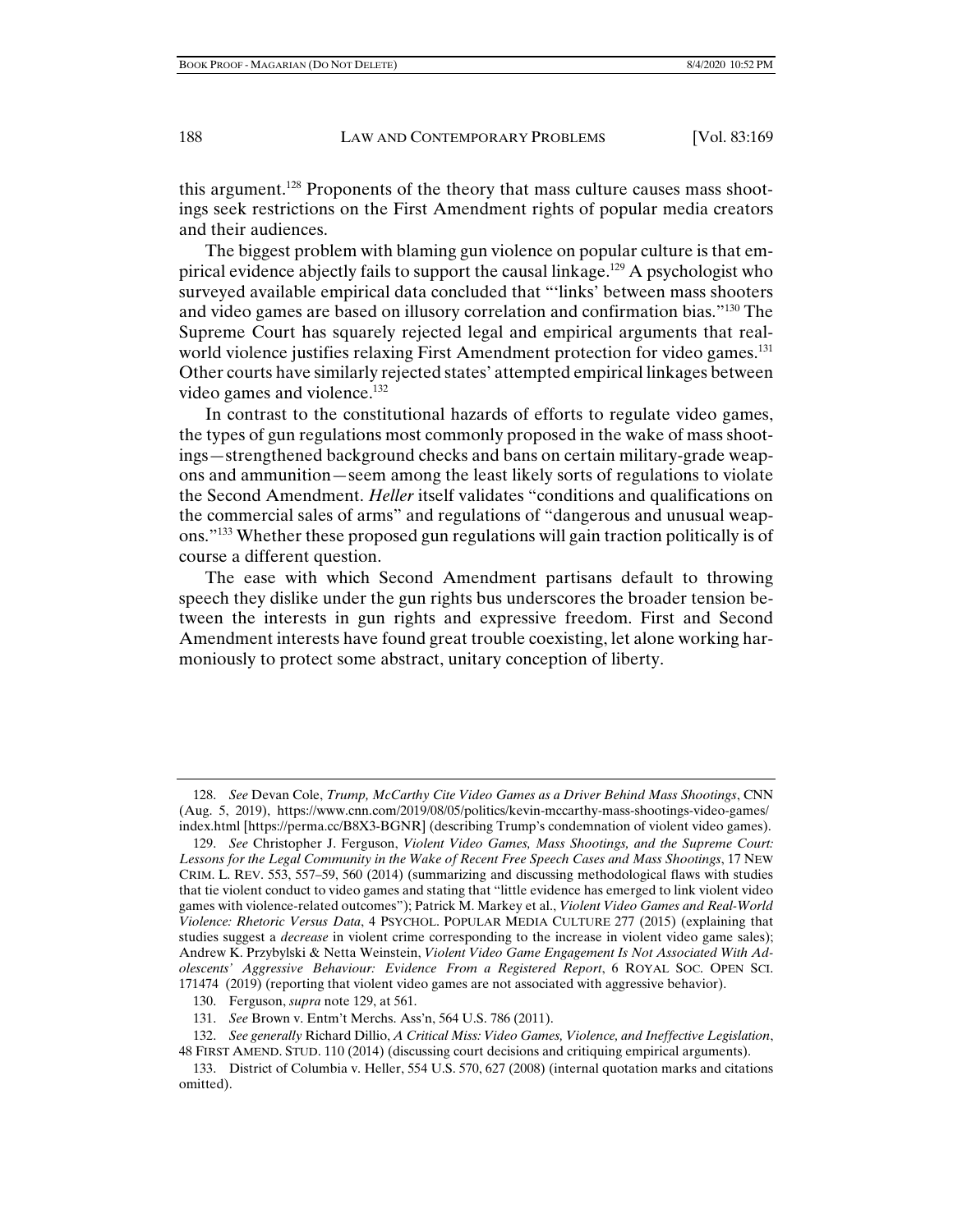# NORMATIVE TENSIONS IN SPEECH-ARMS COLLISIONS

Collisions between free speech and gun rights follow normative fault lines that help to explain how these two interests end up clashing so deeply and frequently. This Part briefly sketches two normative oppositions that seem particularly important for understanding the speech-arms tension. Where gun rights require a deep commitment to individual autonomy, free speech depends on a robust vision of communal interaction.134 Similarly, where gun rights promote a form of social and political stability, free speech opens opportunities for social and political dynamism.

# A. Individual Autonomy vs. Communal Interaction

Collisions between First and Second Amendment interests pit communal against individual values. Arguments for gun rights routinely appeal to a highly individualistic vision of the bearer of arms. Certainly the gun rights movement and gun culture gain strength from numbers in the NRA's wildly effective lobbying efforts. Bearing a firearm, however, is a solitary enterprise. In contrast, free speech entails communication between and among multiple people and entities. The Supreme Court, in assessing what counts as speech for First Amendment purposes, considers the perspectives of both speaker and audience.<sup>135</sup> Free speech arguments often start with the paradigm of the individual speaker, but they gain force from the value of public information for communal interaction. The distinction between the essentially individualist nature of gun rights and the essentially communal nature of free speech defines a crucial normative tension in speecharms collisions.

Gun rights claims in speech-arms collisions appeal centrally to individual autonomy. Open carry activists who want to bring their guns to public protests and concealed carry activists who want to bring their guns to university campuses claim, first and foremost, a right to defend themselves wherever they go. Gun privacy arguments and bans on physician inquiries about guns seek to import to the Second Amendment the quintessentially autonomous "right of the individual to be let alone."<sup>136</sup> When the NRA scuttles federal funding for public health research on guns or secures legal immunity for gun makers and sellers, it is really helping a powerful industry. Its political rhetoric, however, emphasizes the rights and concerns of the individual gun owner.

Individualism permeates the gun rights movement. For decades that movement's defining goal was to establish that the Second Amendment protects not a collective right of the people to form an armed militia but rather an individual

 <sup>134.</sup> *See, e.g.*, OWEN M. FISS, LIBERALISM DIVIDED 15 (1996) ("What the phrase 'the freedom of speech' in the First Amendment refers to is a social state of affairs, not the action of an individual or institution.").

 <sup>135.</sup> *See* Spence v. Washington, 418 U.S. 405, 409–11 (1974).

 <sup>136.</sup> Samuel D. Warren & Louis D. Brandeis, *The Right to Privacy*, 4 HARV. L. REV. 193, 205 (1890).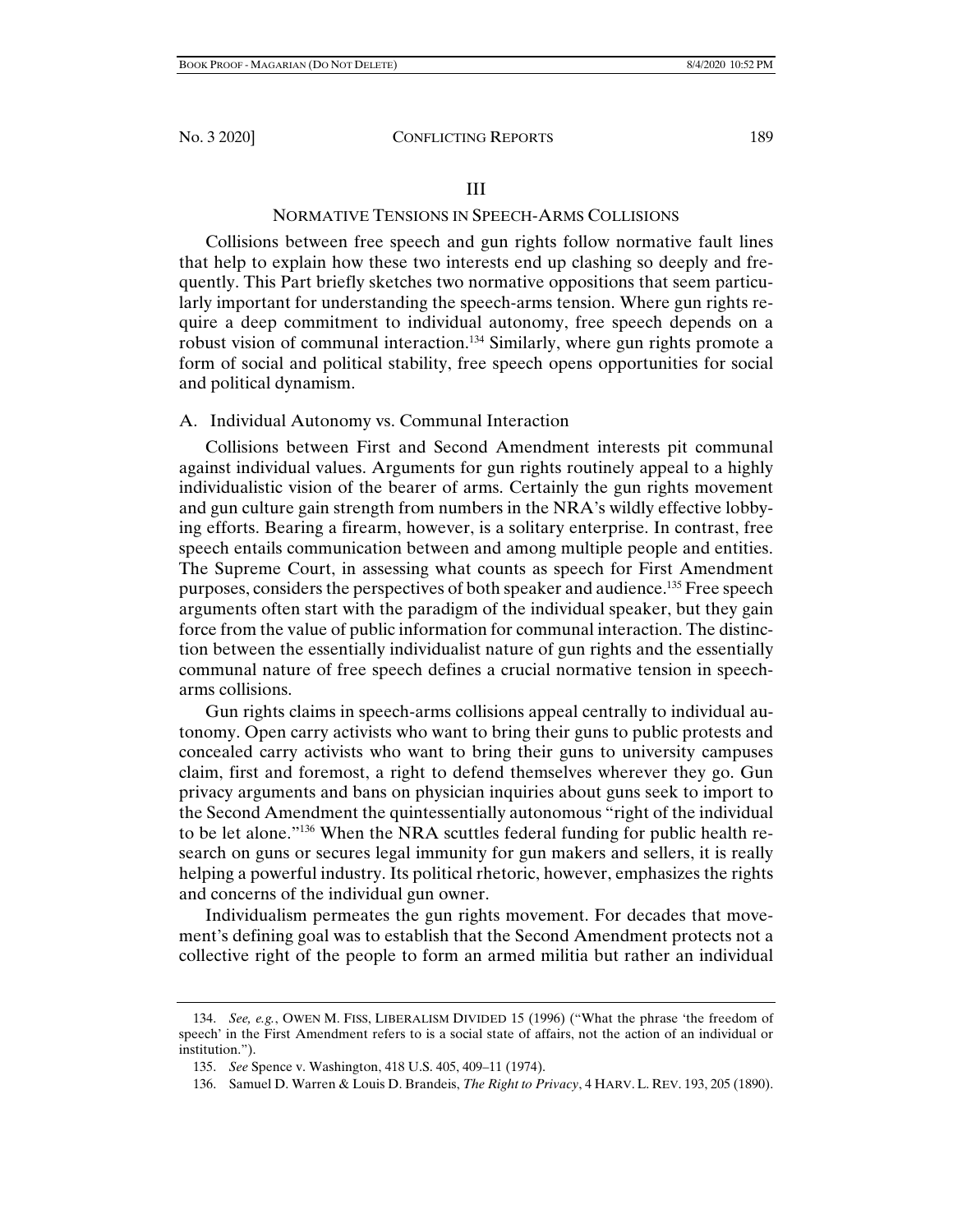right to have a gun.137 When the Supreme Court fulfilled that goal in *District of*  Columbia v. Heller,<sup>138</sup> the Court's opinion subordinated the most historically salient justification for the Second Amendment—the collective interest in resisting tyrannical government—to a disaggregated individual right to personal self-defense. The Court read the Militia Clause out of the Second Amendment.<sup>139</sup> As Reva Siegel has pointed out, the *Heller* Court's highly idiosyncratic "originalist" interpretation of the Second Amendment really operationalizes the individualist political ideology of the gun rights movement and the gun culture.140 That culture exalts the heroic individualism of the gun owner while condemning gun regulation as a socialist project to oppress that gun owner and take his guns away.<sup>141</sup> The specious "good guys with guns" argument for guns' communal value adds little to the essentially individualistic argument for gun rights.

Many free speech arguments in speech-arms collisions begin with individual autonomy. Opponents of open carry at protests and concealed carry on campuses contend that fear of guns will chill speakers, denying individuals the effective right to say what they please. Litigants who want to sue gun manufacturers and companies like Delta that express qualms about gun rights assert their autonomy to push back against guns and gun culture. The Eleventh Circuit in *Wollschlaeger v. Governor of Florida*<sup>142</sup> became the only court to vindicate a First Amendment right against gun rights interests because so far it is the only court to have heard a complaint that a government promoted gun rights at the expense of speakers' expressive autonomy.

Even in those collisions, however, expressive autonomy interests stand alongside broader First Amendment interests in public discourse. Critics of public carry worry not just that public guns will chill speakers but that the chill will deprive audiences of valuable information. Gun violence litigation not only redresses private injuries but also informs public debates and policy discussions about gun violence. The legal analysis in *Wollschlaeger* may have turned on physicians' expressive autonomy, but the essential interest in the case was patients' access to fully informative medical care. The free speech interests in other speech-arms collisions are predominantly or wholly communal. Defunding government research on gun violence deprives the political community of valuable

 <sup>137.</sup> *See* Carl T. Bogus, *The History and Politics of Second Amendment Scholarship: A Primer*, 76 CHI.-KENT L. REV. 3 (2000) (tracing the development of the individual right argument in late twentieth century legal scholarship); Reva B. Siegel, *Dead or Alive: Originalism as Popular Constitutionalism in*  Heller, 122 HARV. L. REV. 191 (2008) (situating the Second Amendment individual rights argument in gun rights politics).

 <sup>138. 554</sup> U.S. 570 (2008).

 <sup>139.</sup> *See id.* at 595–600; *see also* Gregory P. Magarian, *Speaking Truth to Firepower: How the First Amendment Destabilizes the Second*, 91 TEX.L. REV. 49, 75-79 (2012) (critiquing the *Heller* Court's abandonment of the Militia Clause).

 <sup>140.</sup> *See generally* Siegel, *supra* note 137.

 <sup>141.</sup> *See, e.g.*, Brett Samuels, *NRA's LaPierre Warns Conservatives of 'Socialist State'*, HILL (Feb. 22, 2018), https://thehill.com/business-a-lobbying/375044-lapierre-warns-conservatives-of-socialist-state [https://perma.cc/EG6L-FTVV].

 <sup>142. 848</sup> F.3d 1293 (2017) (en banc).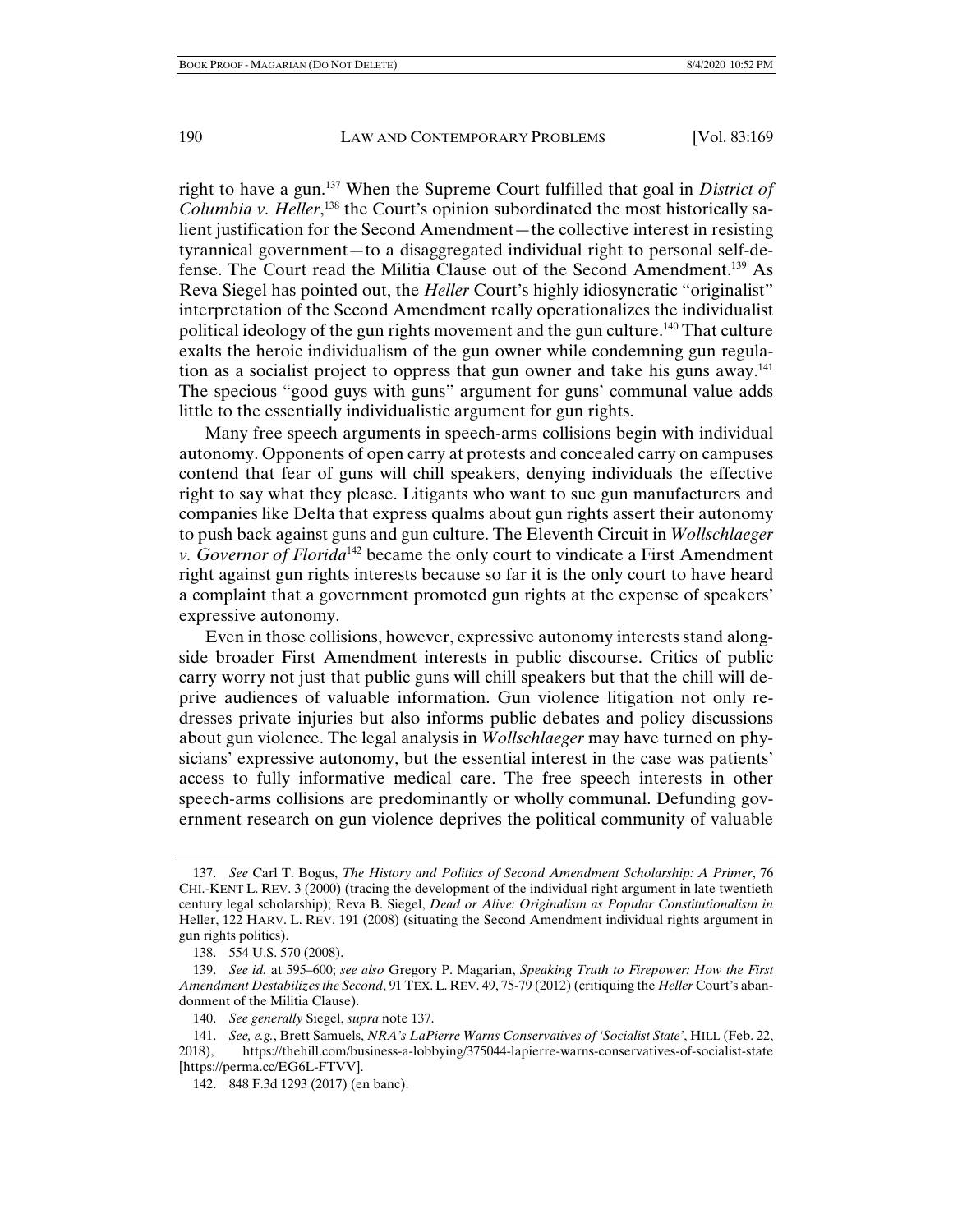knowledge. Curbing legislative processes impedes the people's elected representatives from determining and serving the public interest. Gun privacy claims conceal government information from the public. Blaming gun violence on popular culture exposes mass media to government censorship.

Communal free speech values in speech-arms collisions reflect rich and potent communal elements in broader First Amendment theory. The familiar "marketplace of ideas" metaphor extols the collective apprehension of truth and treats expressive freedom as the best structure for determining truth.<sup>143</sup> Democracycentered theories of the First Amendment posit expressive freedom as providing the political community with the information necessary for collective self-government.144 Thomas Emerson's safety valve theory views expressive freedom as protecting society from violent action by letting dissenters blow off steam.145 Vincent Blasi's "checking value" holds that the First Amendment serves the political community by curbing government abuses.<sup>146</sup> First Amendment provisions beyond the Free Speech Clause focus on communal interests. The Press Clause protects the capacity of the news media to inform the public about the workings of government and other matters of public concern.<sup>147</sup> The freedom of expressive association protects the right of groups and communities to express and share ideas.148 Communication does not happen in a vacuum of individual autonomy. Rather, it requires constructive interactions between and among speakers and audiences.

While communal interests matter deeply in First Amendment theory, they can be difficult or impossible to vindicate in First Amendment litigation, as illustrated by the Fifth Circuit's denial on standing grounds of campus carry's chilling effect in *Glass v. Paxton*.<sup>149</sup> That difficulty leaves the impression of a false equivalence between the competing interests in speech-arms collisions. If only individual autonomy mattered, then resolving these collisions would come down to a choice about which sort of autonomy—the freedom to speak or the right to keep and bear arms—mattered more.Once we see that the speech side of speech-arms collisions also embodies a communal interest in public communication, and that the arms side presents no communal interest of any substance, then resolving those collisions presents a choice between a broader and a narrower set of interests.

149. 900 F.3d 233 (5th Cir. 2018).

 <sup>143.</sup> *See* Abrams v. United States, 250 U.S. 616, 630 (1919) (Homes, J., dissenting).

 <sup>144.</sup> *See generally* MEIKLEJOHN, *supra* note 112.

 <sup>145.</sup> *See* Thomas I. Emerson, *Toward a General Theory of the First Amendment*, 72 YALE L.J. 877, 884–86 (1963).

 <sup>146.</sup> *See generally* Vincent Blasi, *The Checking Value in First Amendment Theory*, 2 AM. BAR FOUND. RES. J. 521 (1977).

 <sup>147.</sup> *See generally* C. EDWIN BAKER, MEDIA, MARKETS, AND DEMOCRACY (2002).

 <sup>148.</sup> *See generally* Ashutosh Bhagwat, *Associational Speech*, 1220 YALE L.J. 879 (2011).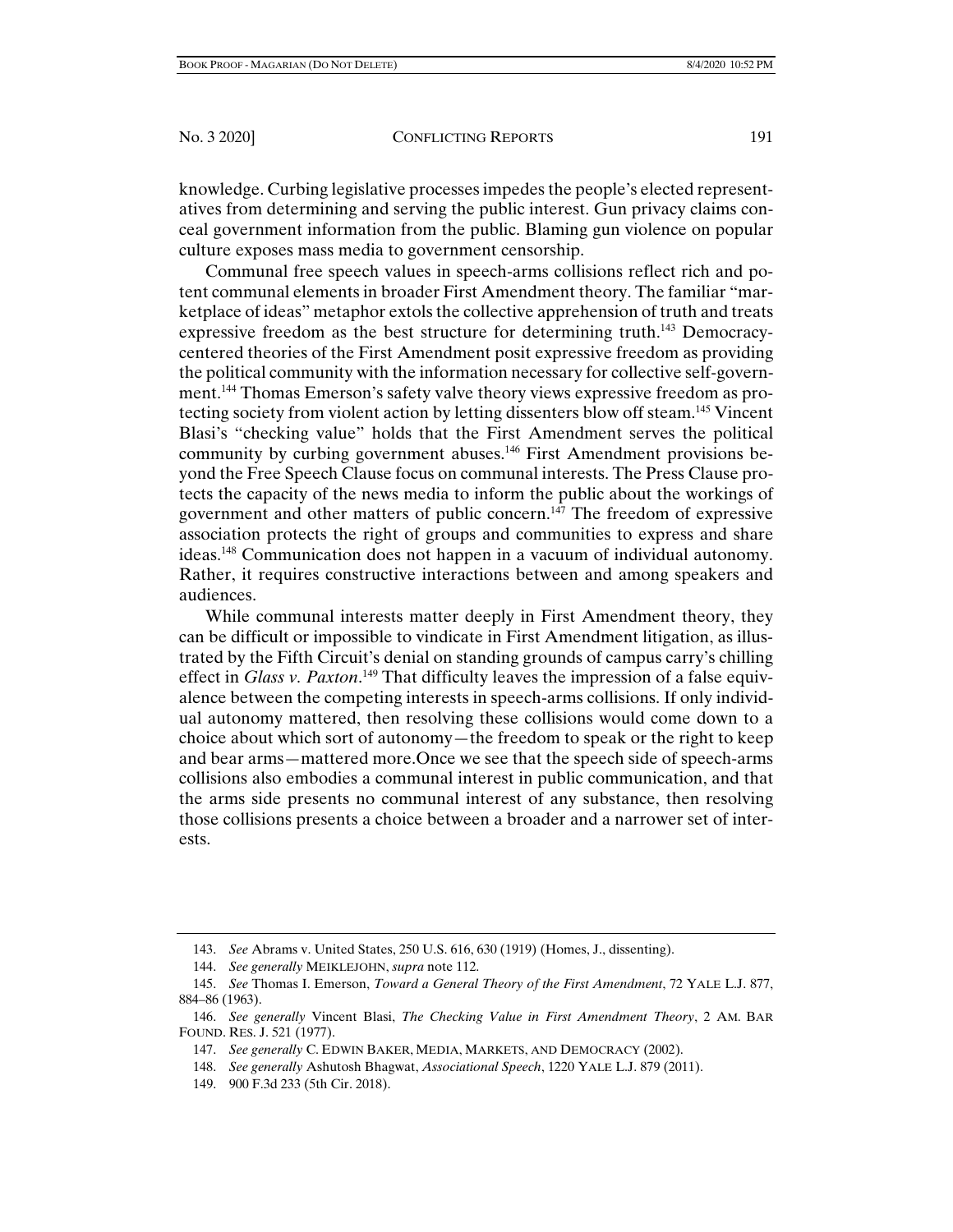## B. Stability vs. Dynamism

My examination of current problems in First Amendment doctrine has emphasized the doctrine's importance for mediating between stability and dynamism in politics and society.150 I have criticized the present Supreme Court under Chief Justice John Roberts for accelerating a turn in First Amendment doctrine away from enabling dynamism and toward preserving stability. I have advocated, in opposition to the Roberts Court, a First Amendment model of *dynamic diversity*, which seeks to maximize the range of both participants and ideas in public discourse. Dynamic diversity opens space for dissident speakers to advocate, and for the public to assess, novel and bold ideas for political and social change. The opposition between stability and dynamism within First Amendment law and theory recurs in speech-arms collisions. The gun rights arguments in those collisions assert the importance of guns for protecting social and political stability. In contrast, the free speech arguments appeal to the potential for dynamic discussion and debate.

Gun rights arguments in speech-arms collisions emphasize the importance of guns for preservation and protection. Public carry advocates see threats in the political intensity of public protests and in the intellectual foment of universities. They argue that carrying weapons protects them from those threats while also enabling them to protect others from violent disruptions. Their desire to carry guns outside the home suggests a desire to carry the home itself, to be as safe at a protest or a college lecture as in one's private preserve. Gun privacy arguments reflect the anxiety that public knowledge of gun owners' identities will expose them to harassment and even violence. Gun rights arguments in other speecharms collisions appeal even more directly to stability. Cutting off funding for research into gun violence ensures that no advance in knowledge will disrupt the gun rights status quo. Preventing legislation and litigation about gun violence forecloses change in gun laws and policies. Barring physicians from talking to their patients about guns cuts off the risk that health information might cause gun owners themselves to change their lifestyles. Blaming popular culture for gun violence kills two destabilizing birds with one bullet, blocking changes in gun policies while attacking cultural materials that stimulate youthful rebellion against adult authority.

The broader gun rights movement and gun culture likewise fixate on safety, security, and stability. Fear of change creates the imperative for armed self-defense. The shift in *Heller* from an anti-tyranny theory of the Second Amendment to a personal self-defense theory embodies a lurch from dynamism to stability. At a certain level of abstraction, the Second Amendment's allowance for an armed populace to rise up as one and overthrow a tyrannical government promotes stability by preserving a non-tyrannical status quo. In more immediate terms, though, nothing could strike closer to the core of social stability than an armed insurrection against the government. Whatever else armed rebellion does,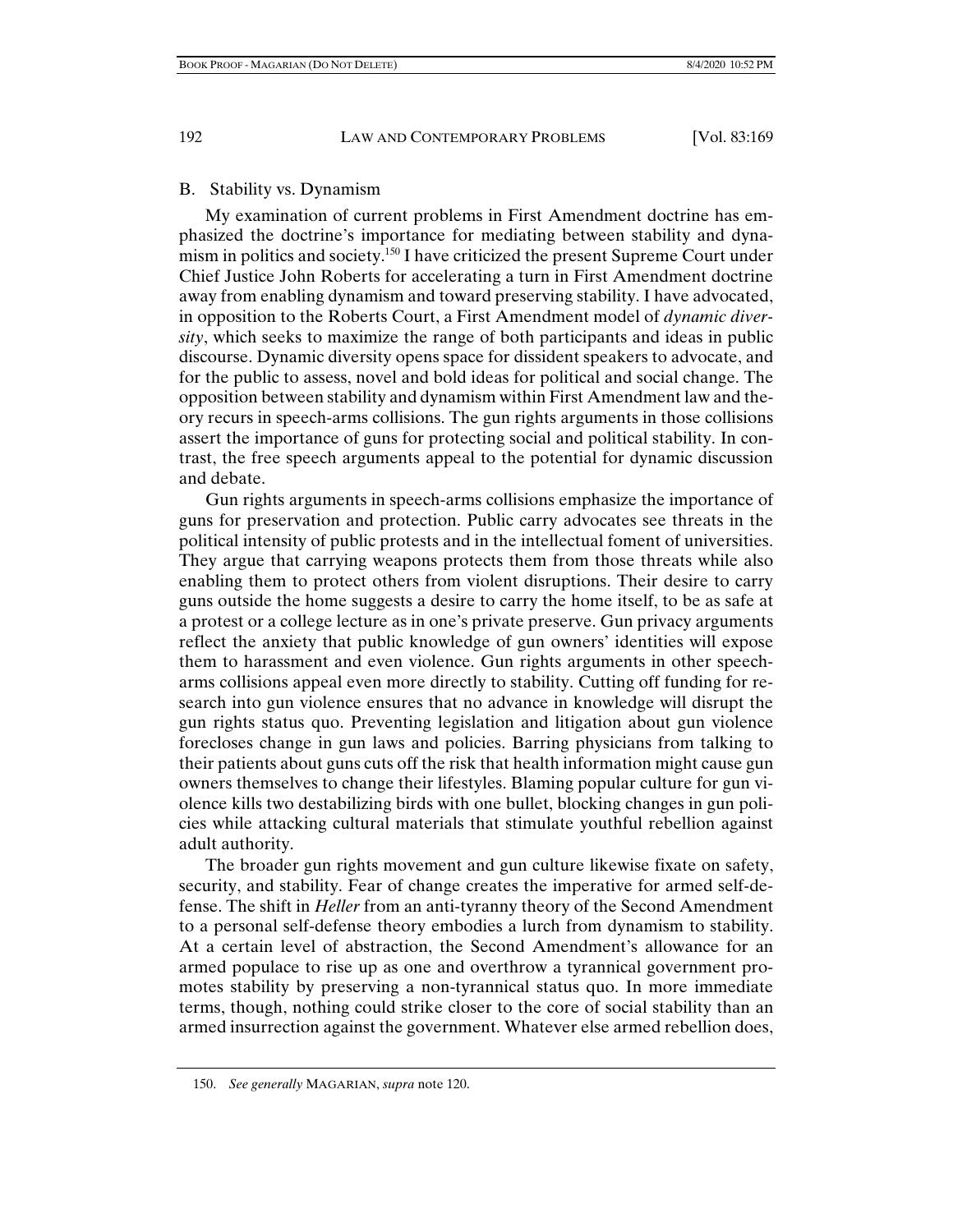it surely brings dynamic change. In contrast, personal self-defense embodies a fear of change. The world of gun rights partisans is a dark, violent place. Their homes, families, and property provide shelter from outside dangers. Potential change means the threat that bad people will hurt or kill them and their families and steal their property. The government cannot or will not protect them.<sup>151</sup> Only their guns keep them safe.

In sharp contrast, arguments for choosing free speech over gun rights emphasize what speech can achieve and transform. True, the argument that public carry chills speech appeals to safety. Yet opponents of public carry in protests and universities demand safety not to stand still but rather to forge ahead. The counterprotesters who stood up to armed white supremacists in Charlottesville sought to tear down the monuments of an old order. The students, faculty, and others who decry campus carry want to debate bold ideas and fresh insights. Gun control advocates use scientific research, the legislative process, the courts, and the public square to pursue a radical shift in the laws and culture of a society saturated with firearms. Efforts to inform the public through all those arenas, through government disclosures, and even through physicians' unconstrained medical advice serve the interest in conceiving and implementing new polices and behaviors. Blaming gun violence on gun proliferation and not on media imagery maintains a focus on policy change while vindicating an energetic cultural landscape. Where the arguments for gun rights in speech-arms collisions cling to the stable world we know, the arguments for free speech aspire to the dynamic world we can imagine.

Gun rights partisans have no story to tell about how gun proliferation moves our society forward. Free speech advocates have the path of dynamism, creativity, and progress all to themselves. For many people in this fraught socio-political moment, pursuing dynamism is a hard sell. The anxieties of our age, including anxiety about gun violence, have helped to submerge dynamism as a theme in present free speech discourse. However, dynamic arguments for choosing free speech over gun rights spring from the defining insights of our First Amendment tradition. Justice Brandeis, chiding a state's fervor to suppress its political opponents, declared: "Those who won our independence by revolution were not cowards. They did not fear political change. They did not exalt order at the cost of liberty."152 Justice Jackson, subordinating patriotic fervor to freedom of conscience in the heat of wartime, proclaimed: "[F]reedom to differ is not limited to things that do not matter much. That would be a mere shadow of freedom. The test of its substance is the right to differ as to things that touch the heart of the existing order."<sup>153</sup> These foundational principles contrast the dynamic hope of free speech with the fearful stability of gun rights.

 <sup>151.</sup> *See* Robin L. West, *Tragic Rights: The Rights Critique in the Age of Obama*, 53 WM. & MARY L. REV. 713, 728–32 (2011) (situating the Second Amendment right of self-defense in a sense of anxiety about the government's failure to protect the people from violence).

 <sup>152.</sup> Whitney v. California, 274 U.S. 357, 377 (1927) (Brandeis, J., concurring).

 <sup>153.</sup> W. Va. State Bd. of Educ. v. Barnette, 319 U.S. 624, 642 (1943).